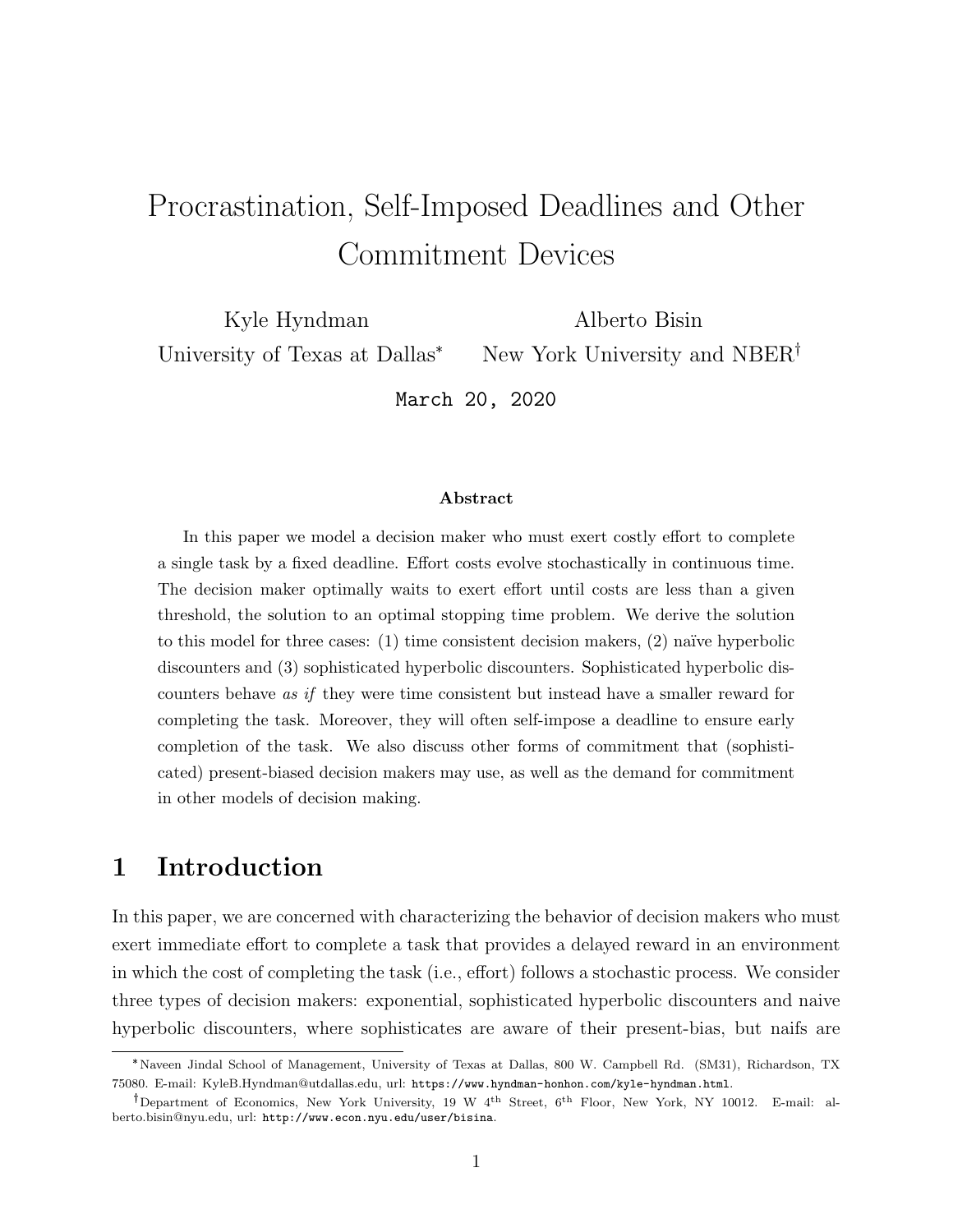not.<sup>[1](#page-1-0)</sup> We then want to study how certain commitment devices alter behavior and which, if any, of the three types of decision makers would self-impose an external commitment device. Because of their prominence in the literature, our main focus is on self-imposed deadlines but we also investigate other types of commitment, such as making a fixed payment conditional on successfully completing the task or imposing a penalty for not completing the task, which is at the heart of many commitment mechanisms (e.g., the smoking cessation study of  $Gini$ e, [Karlan, and Zinman](#page-19-0) [\(2010\)](#page-19-0)).

Our model focuses on the problem faced by a single decision maker who has to decide when to complete a task before some fixed, final deadline. Completing the task provides a delayed benefit but requires the immediate exertion of effort. We assume that effort is costly and evolves according to a continuous time stochastic process. Thus, the decision maker faces an optimal stopping time problem. To study the behavior of decision makers with a present-bias, we adapt the model of [Harris and Laibson](#page-19-1) [\(2013\)](#page-19-1) — an elegant generalization of the standard  $\beta - \delta$  quasi-hyperbolic model of [Phelps and Pollak](#page-20-0) [\(1968\)](#page-20-0) and [Laibson](#page-20-1) [\(1994\)](#page-20-1) to continuous time. In their model, a decision maker is divided into a present-self and a future-self — the latter being present-biased. The present-self exercises control for a random amount of time with transitions occurring with a constant hazard; particular attention is paid to the limit case in which the present-self maintains control for a vanishingly small amount of time.

Our characterization of behavior when decision makers face a fixed deadline, T, yields three results. First, a decision maker with standard, exponential time preferences adopts a threshold rule whereby she completes the task if the cost of doing so is below the threshold, which increases as the deadline approaches. Second, a naïve hyperbolic discounter will always delay until the last possible moment and will then only do the task if the cost is not too high. Finally, and most interestingly, we show that a sophisticated hyperbolic discounter behaves as if she were an exponential discounter but faced a smaller value to completing the task. That is, the sophisticated agent adopts a threshold which increases as the final deadline approaches.

Given our characterization of optimal behavior when faced with a fixed deadline,  $T$ , we next ask whether any of the decision makers would self-impose a deadline  $D < T$ . Using results from the option pricing literature, we are able to show that for exponential decision makers, the value is increasing in the time from the deadline. From this, we conclude that an exponential discounter would never self-impose a deadline  $D < T$ . Similarly, since the naïve hyperbolic discounter mistakenly believes that her future self is exponential, she will also never self-impose a deadline.

<span id="page-1-0"></span><sup>1</sup>[O'Donoghue and Rabin](#page-20-2) [\(1999b\)](#page-20-2) contains a detailed discussion of sophisticates and naifs.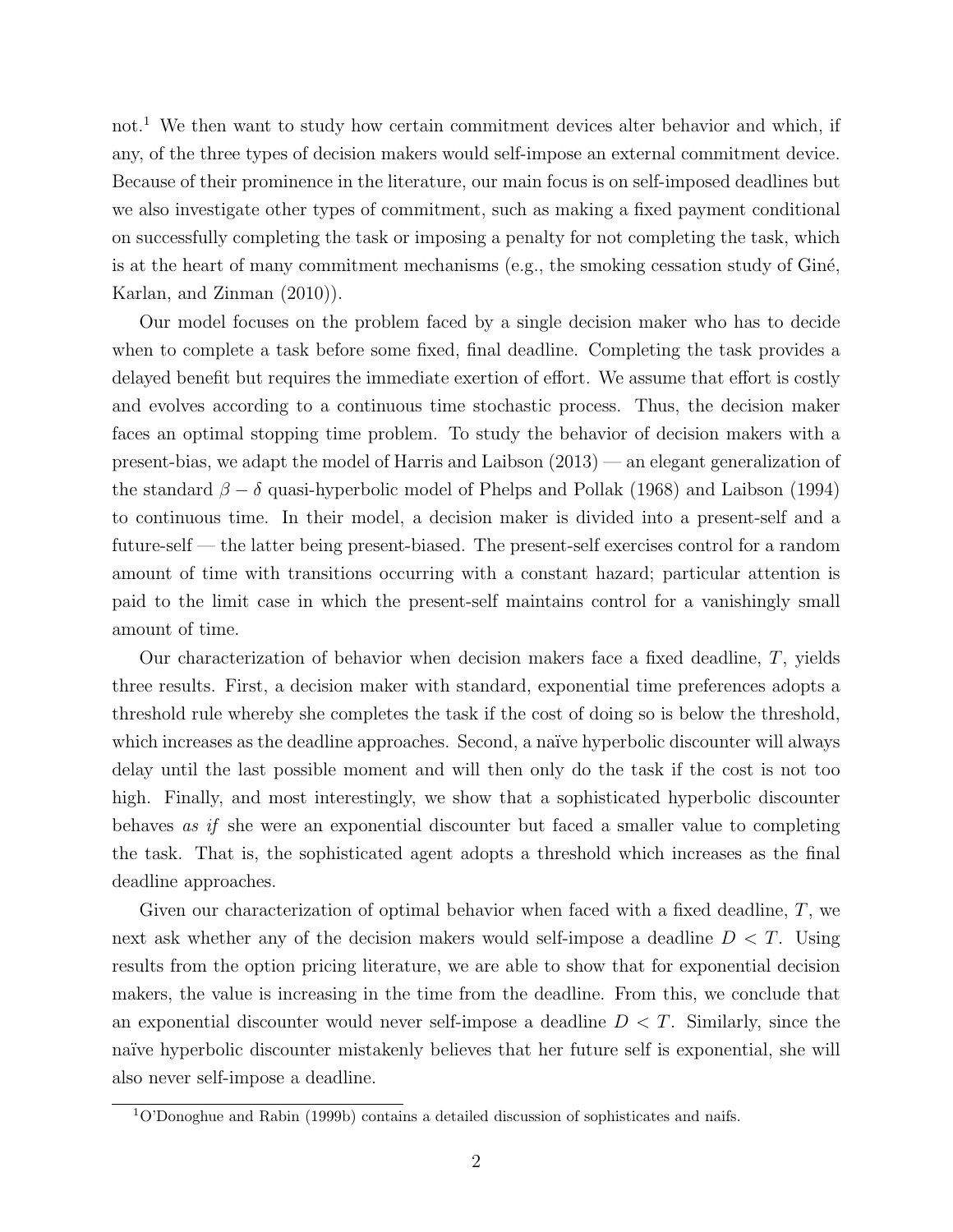Our main result from this analysis is to show that sophisticated hyperbolic decision makers may choose to self-impose a binding deadline  $D < T$ . The tension in this decision is, generally, between an immediate deadline or no deadline at all. On the one hand, sophisticates behave as if they were exponential but with a different value of completing the task. Thus, to preserve the option value of waiting for a lower cost, the latest possible deadline is attractive. However, from the perspective of the ex ante self, we show that there is a discontinuous benefit from completing the task immediately. If this benefit is high enough, they impose a deadline which ensures immediate completion; if not, they prefer the latest possible deadline in order to preserve the option value of waiting. We are able to prove this formally when the initial cost is known with certainty. When the initial costs are drawn from a continuous distribution, we are only able to show that both an immediate deadline and no deadline at all are local maxima. However, when the set of possible initial costs are discrete, intermediate deadlines may emerge. The trade-off at the heart of this decision is as follows: an early deadline encourages relatively low initial cost types to complete the task immediately; however, it destroys the option value to complete the task later for relatively high initial cost types. An intermediate deadline seeks to balance these two opposite effects.

The rest of the paper proceeds as follows. In the next section we briefly review the related literature. Section [3](#page-4-0) outlines the model and provides the main theoretical results. In Section [4](#page-12-0) we consider commitment by methods other than self-imposed deadlines. The two that we consider, motivated by [Trope and Fishbach](#page-20-3) [\(2000\)](#page-20-3), are making a fixed payment conditional on task completion and imposing a cost for not completing the task. In Section [5](#page-15-0) we return to self-imposed deadlines but consider other models; the first is based on misperceptions – though it is different from recent work by [Gabaix and Laibson](#page-19-2) [\(2017\)](#page-19-2), while the second is based on temptations  $\grave{a}$  la [Gul and Pesendorfer](#page-19-3) [\(2001,](#page-19-3) [2004\)](#page-19-4). In the former case, we show that a sophisticated decision maker may commit to a deadline, while in the latter case, we show, surprisingly, that a decision maker with [Gul and Pesendorfer](#page-19-3) [\(2001,](#page-19-3) [2004\)](#page-19-4) preferences will never self-impose a binding deadline. Finally, Section [6](#page-17-0) provides some concluding remarks.

### 2 Related Literature

There is a large literature studying time-inconsistent behavior in general and present-bias in particular dating to [Strotz](#page-20-4) [\(1956\)](#page-20-4). The quasi-hyperbolic model (i.e., the  $\beta/\delta$  model) on which much of the subsequent work, including the present one, is based was first studied by [Phelps and Pollak](#page-20-0) [\(1968\)](#page-20-0). Subsequent work by [Laibson](#page-20-1) [\(1994,](#page-20-1) [1997\)](#page-20-5) and [O'Donoghue and](#page-20-6) [Rabin](#page-20-6) [\(1999a](#page-20-6)[,b\)](#page-20-2) developed the theory further and began introduced formally introduced the notion of commitment or other incentives to overcome problems due to procrastination.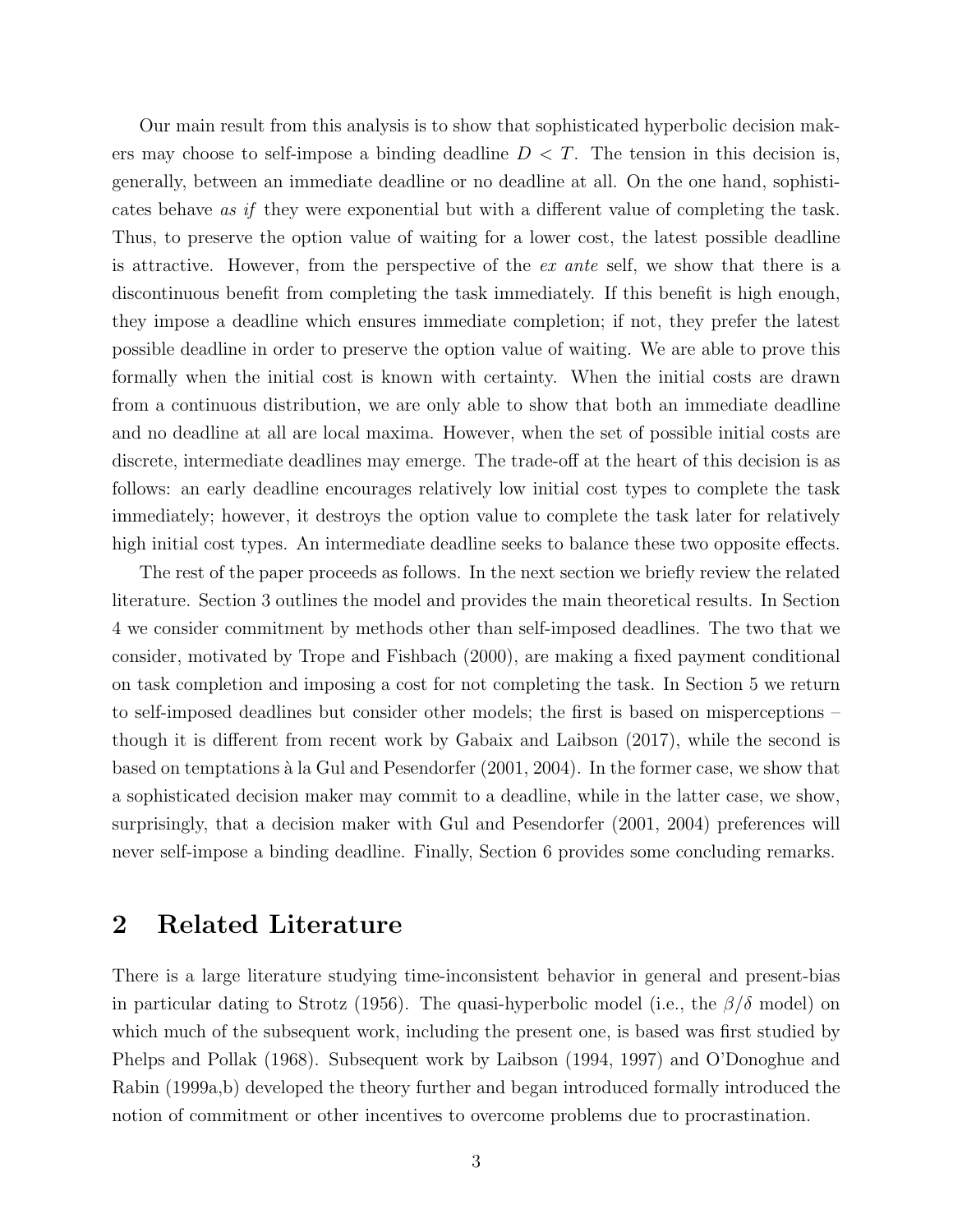In recent years a number of lab and field experiments have specifically looked at the role of commitment devices in overcoming self-control problems. There have been several papers which study the role of deadlines (and the willingness to commit to them). The seminal paper by [Ariely and Wertenbroch](#page-18-0) [\(2002\)](#page-18-0) showed that (i) a substantial fraction of people are willing to self-impose binding deadlines on themselves and that (ii) such deadlines lead to increased performance and less delay. However, later work by [Burger, Charness, and Lynham](#page-18-1) [\(2011\)](#page-18-1) failed to find that deadlines increased performance. [Bisin and Hyndman](#page-18-2) [\(2020\)](#page-18-2) showed that there was a strong demand for commitment via self-imposed deadlines but that, in contrast to [Ariely and Wertenbroch](#page-18-0) [\(2002\)](#page-18-0), they did not lead to improved performance. Indeed, [Bisin and Hyndman](#page-18-2) [\(2020\)](#page-18-2) showed that, in the presence of multiple, repeated tasks (subjects had to do an identical task three times over a two-week period), subjects appeared able to activate internal self-control, thereby rendering deadlines superfluous. This paper also showed the importance of perseverance and over-confidence about task difficulty in explaining the behavior of subjects.

Demand for commitment has also been shown in other contexts. For example, [Houser,](#page-19-5) [Schunk, Winter, and Xiao](#page-19-5) [\(2018\)](#page-19-5) showed that subjects are willing to commit to reduce their choice set — in particular, to remove internet access so that they cannot succumb to temptation to surf the internet. [Trope and Fishbach](#page-20-3) [\(2000\)](#page-20-3) examine students' demand for two commitment devices: making a fixed payment conditional on success, and imposing a cost for not completing the task. In both cases, there is strong demand for commitment.

Even further into the field, Giné, Karlan, and Zinman [\(2010\)](#page-19-0) allowed smokers who expressed an interest in quitting to make regular deposits into a bank account, with the money forfeited if they failed a test for nicotine after six months. They found that smokers in the commitment group were more likely to pass another surprise nicotine test even after 12 months. Other field studies have shown that certain commitment products may lead to higher savings (e.g., [Thaler and Benartzi](#page-20-7) [\(2004\)](#page-20-7), [Ashraf, Karlan, and Yin](#page-18-3) [\(2006\)](#page-18-3) and [Duflo,](#page-19-6) [Kremer, and Robinson](#page-19-6)  $(2011)$ , etc).<sup>[2](#page-3-0)</sup>

As noted in the introduction, our theoretical framework is based upon [Harris and Laib](#page-19-1)[son](#page-19-1) [\(2013\)](#page-19-1). Several other papers have adopted this framework to address similar questions. In particular, [Hsiaw](#page-19-7) [\(2013\)](#page-19-7) applies this framework to study the interaction between goals and self-control, while [Grenadier and Wang](#page-19-8) [\(2007\)](#page-19-8) study the investment decisions of quasihyperbolic decision makers. These papers consider an infinite horizon model in which the decision maker can pursue an investment opportunity (by paying a fixed cost), but whose benefits evolve stochastically. The latter paper shows that naive decision makers will invest

<span id="page-3-0"></span><sup>2</sup>For a more detailed summary, the reader is referred to [Bryan, Karlan, and Nelson](#page-18-4) [\(2010\)](#page-18-4) and [Ericson](#page-19-9) [and Laibson](#page-19-9) [\(2019\)](#page-19-9).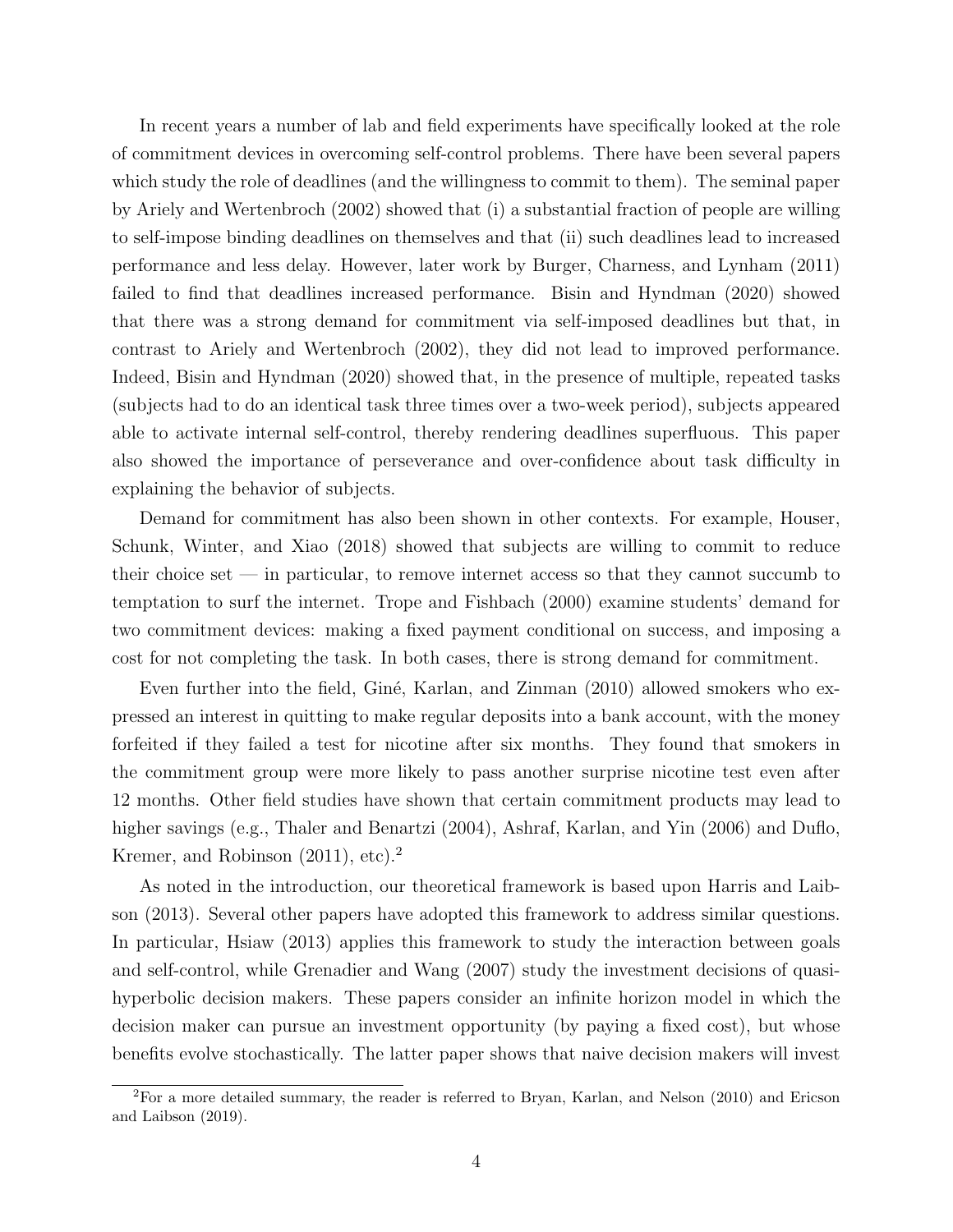earlier than a time-consistent decision maker; moreover, a sophisticated decision maker will invest earlier still. In our model, it is the costs that evolve stochastically, while the benefit is fixed. Moreover, because of our emphasis on deadlines, we consider finite time horizons. In contrast to [Grenadier and Wang](#page-19-8) [\(2007\)](#page-19-8), we also show that sophisticated decision makers behave closer to the time-consistent benchmark than do naive decision makers. Thus, as has been recently pointed out by [Heidhues and Strack](#page-19-10) [\(2019\)](#page-19-10), it is challenging to distinguish sophisticated quasi-hyperbolic from exponential decision makers based solely on their observed task completion behavior.

### <span id="page-4-0"></span>3 The Model

A decision maker is faced with a task that needs to be completed by time T. If completed at or before time T, a task will pay a reward of  $V > 0$ . If the task is completed after its deadline no reward will be given. We assume that there is some delay in the payment upon completion of the task. That is, if the task is completed at time  $t$ , then the payment V is made at time  $t + \Delta$ , where  $\Delta > 0$  is a constant.

Suppose also that the cost,  $x$ , of completing the task follows a geometric Brownian motion. That is:

$$
dx = \sigma x \cdot dz \tag{1}
$$

where z is a standard Weiner process and  $\sigma > 0$  measures the standard deviation in costs per unit of time. We now proceed to the write down the general case for an exponential discounter. Later we will formulate and solve the problem of a hyperbolic discounter.

#### 3.1 The Exponential Case

Let  $W(x,t) = \sup_{0 \leq \tau \leq T-t} \mathbb{E}_{x,t}(e^{-\rho \tau} \max{\{\bar{V} - x, 0\}})$  denote the value of the task when the current cost is x, the current time is t (so that time to the deadline is  $t^d := T - t$ ) and  $\bar{V} := e^{-\rho \Delta} V$ . The parameter  $\rho > 0$  captures the time preferences of the decision maker.

This basic problem is formally equivalent to an American put option where the strike price is  $\overline{V}$  and the current price of the underlying security is  $x(t)$ . Therefore, all of the tools and results derived from this literature will guide us here. In particular, the solution to this problem leads to a threshold function,  $\bar{x}(t)$ , which is decreasing the further from the deadline, such that for  $x(t) \leq \bar{x}(t)$  the decision maker will complete the task, while when the opposite inequality holds, the agent prefers to wait. It is well known that in the continuation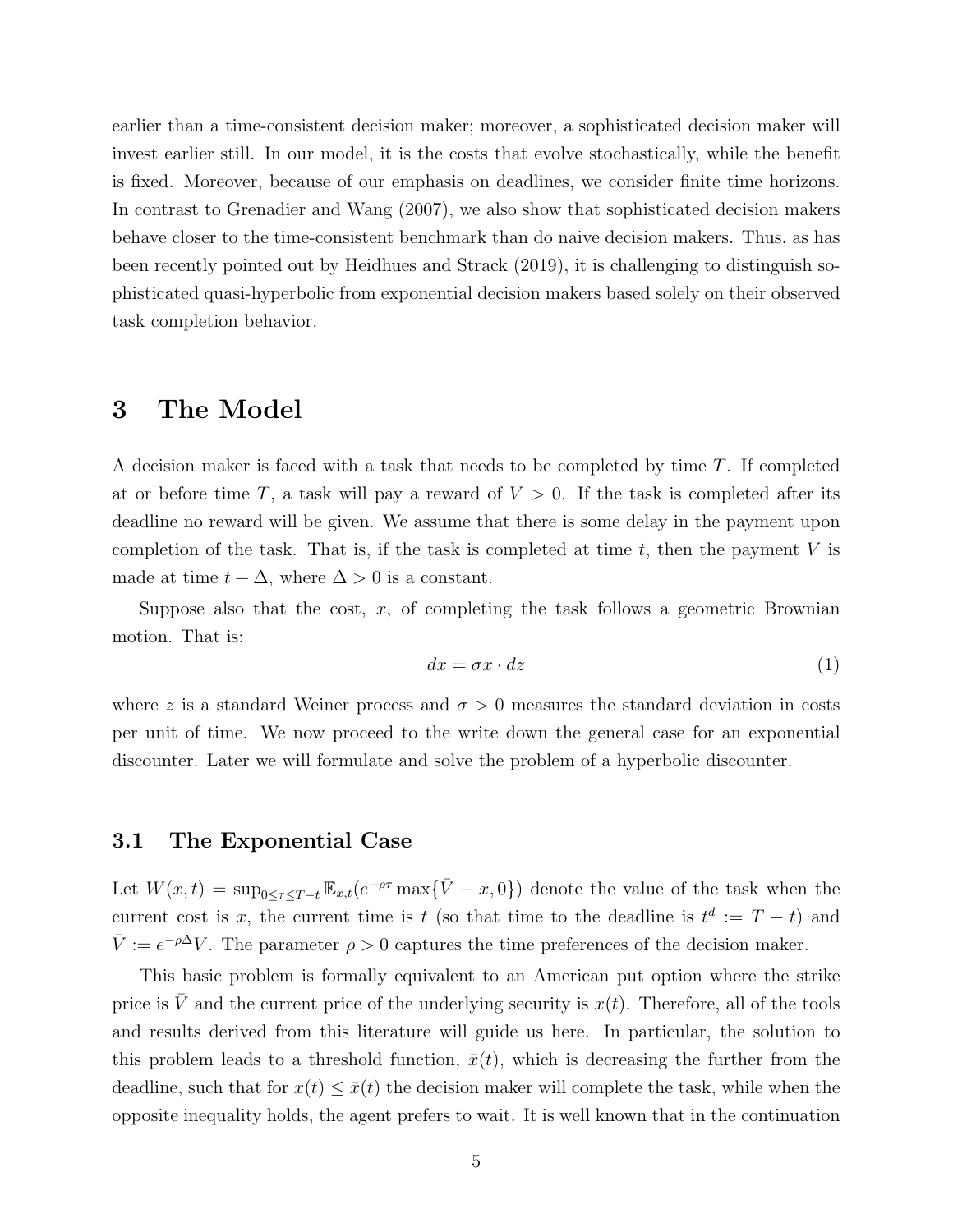region  $W(x, t)$  is the solution to the following free boundary problem:

<span id="page-5-0"></span>
$$
\rho W(x,t) = \frac{1}{2}\sigma^2 x^2 W_{xx}(x,t) + W_t(x,t) \tag{2}
$$

$$
W(\bar{x}(t),t) = \bar{V} - \bar{x}(t) \tag{3}
$$

$$
W_x(\bar{x}(t),t) = -1 \tag{4}
$$

$$
W(x,T) = \max\{\bar{V} - x, 0\} \tag{5}
$$

In the language of [Dixit and Pindyck](#page-19-11) [\(1994\)](#page-19-11), [\(3\)](#page-5-0) represents the value matching condition and the threshold, while [\(4\)](#page-5-0) is the smooth pasting condition at the boundary and [\(5\)](#page-5-0) is the terminal condition describing optimal behaviour at the deadline.

#### 3.1.1 Comparative Statics

The solution to this problem does not admit an explicit, closed form solution and one must instead rely on numerical techniques or analytic approximations. However, many properties of the value function and the threshold cost function are known. We now prove a few results and also provide some intuition for them. An intuitive discussion can be found in [Hull](#page-20-8) [\(2005\)](#page-20-8), while [Peskir and Shiryaev](#page-20-9) [\(2006\)](#page-20-9) contains an advanced treatment.

The main comparative statics are summarized as follows:

**Proposition 1.** The following is known about the optimal threshold,  $\bar{x}(t)$ ;

- (a)  $\bar{x}(t)$  is increasing in t;
- (b)  $\bar{x}(t)$  is decreasing in  $\sigma$ ; and
- (c) A change in  $\rho$  has an ambiguous effect on  $\bar{x}(t)$

*Proof.* We formally prove (a) and provide an intuitive discussion for (b) and (c).

- (a) Notice that the gain function  $\max{\{\bar{V} x, 0\}}$  does not depend on time. Therefore, we may conclude that  $W(x, t)$  is decreasing in t for each  $x \in \mathbb{R}_{++}$ . Suppose that  $x > \bar{x}(t)$ for some t so that  $W(x,t) - \max{\{\bar{V} - x, 0\}} > 0$ . Now take any  $t' \in [0, t)$ . It follows that  $W(x,t') - \max{\bar{V} - x, 0} \geq W(x,t) - \max{\bar{V} - x, 0} > 0$ , which implies that  $x > \bar{x}(t')$ , which in turn implies that  $\bar{x}(t)$  is increasing in t.
- (b) The higher is volatility,  $\sigma$ , the more likely it is that there will be wide swings in the cost of task completion. However, the decision maker is shielded from cost increases (he can always not exercise the option) and benefits from cost decreases.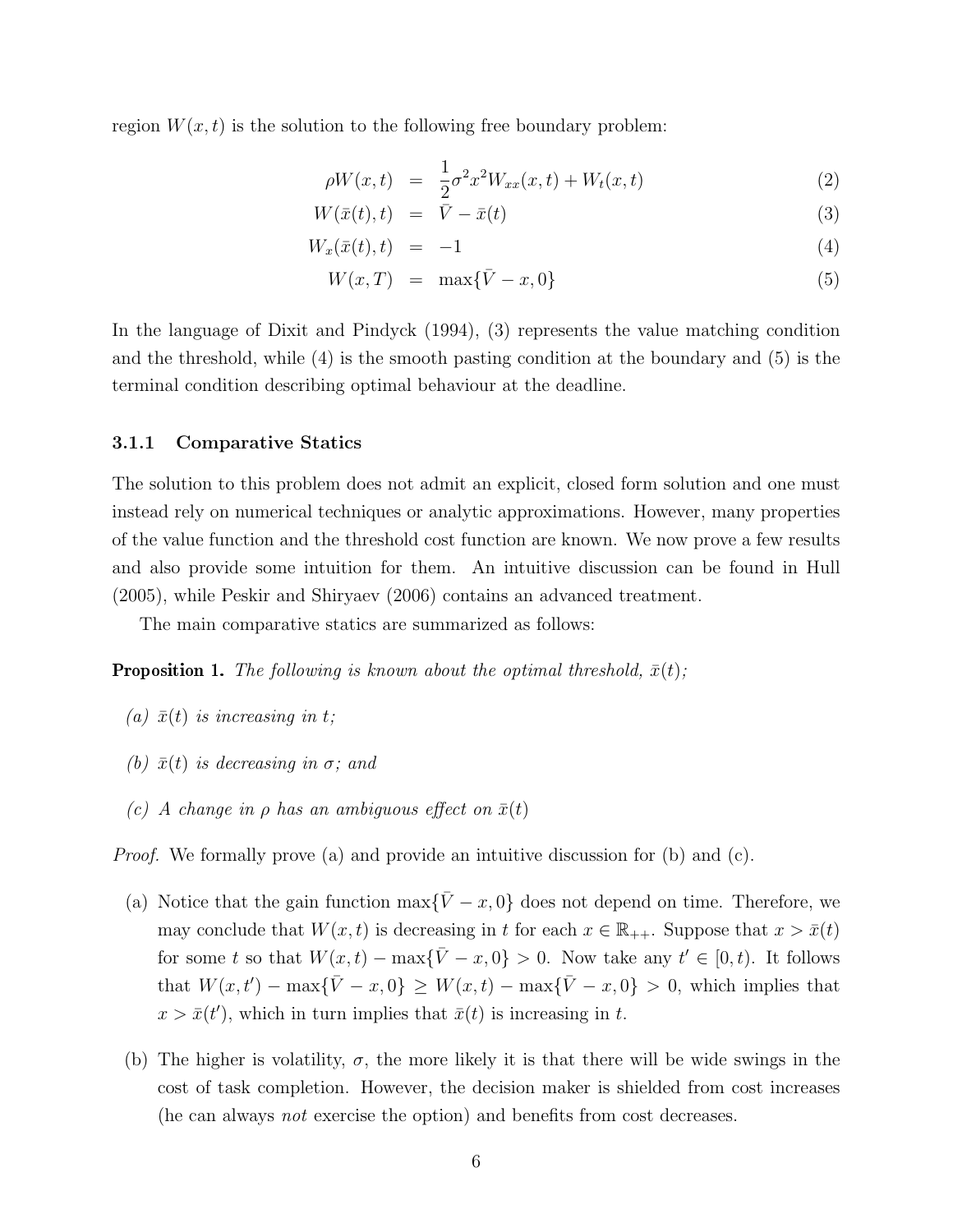(c) An increase in  $\rho$  has a negative effect on the option value of waiting, which all else equal, would increase the threshold cost realization (see, e.g., [Peskir and Shiryaev](#page-20-9) [\(2006\)](#page-20-9)). However, since the reward is given by  $\overline{V} = e^{-\rho \Delta} V$ , an increase in  $\rho$  lowers the reward from completing the task, which, all else equal, would lower the cutoff,  $\bar{x}(t)$ , which is monotone increasing in the reward. Thus, the net effect is ambiguous, but as the time between task completion and payment becomes vanishingly small, the former effect will dominate.

 $\Box$ 

#### 3.1.2 The Optimal Deadline

Here we show that the decision maker prefers a later deadline to an earlier one. Let  $\omega_{\tau}$ denote the optimal policy given a deadline of  $\tau$  and let  $W^{\tau}(x,t;\omega)$  denote the value obtained by the decision maker at time t with cost x, facing a deadline of  $\tau$  and following the policy  $\omega$ . With this notation, we are now ready to demonstrate:

#### <span id="page-6-0"></span>**Proposition 2.** An exponential discounter prefers later to earlier deadlines.

Proof. Consider two different decision problems, differentiated only by their deadlines. Assume that  $\tau < \tau'$ . We know that  $W^{\tau'}(x,t;\omega_{\tau'}) \geq W^{\tau'}(x,t;\omega_{\tau}) \geq W^{\tau}(x,t;\omega_{\tau})$ . The first inequality comes from the optimality of the policy  $\omega_{\tau}$  when faced with deadline  $\tau'$ . The latter inequality comes from the fact that exactly the same outcomes arise since the same policy is being implemented in the two situations; however, in the former case, the accumulated rewards from completing tasks are weakly higher because  $\tau' > \tau$ . Therefore, we have shown that the decision maker prefers later deadlines to earlier ones.  $\Box$ 

### 3.2 The Hyperbolic Case

We now wish to move away from time consistent decision makers and move to a world of time inconsistent behaviour. We follow Rabin and assume that decision makers may either be naïve or sophisticated. Naïfs suffer from time inconsistency, but are themselves unaware of it. That is, at time t a naïf discounts a payment received in time  $t + s$  by  $\beta e^{-\rho s}$ ; however, she assumes that her time s self discounts according to  $e^{-\rho(t'-s)}$ . On the other hand, sophisticated decision makers recognize that they have self-control problems. Therefore, the decision problem is often modeled as a dynamic game with different versions of one's self at each period. In this way, a sophisticate anticipates what her future self will actually chose, but still suffers from a present bias.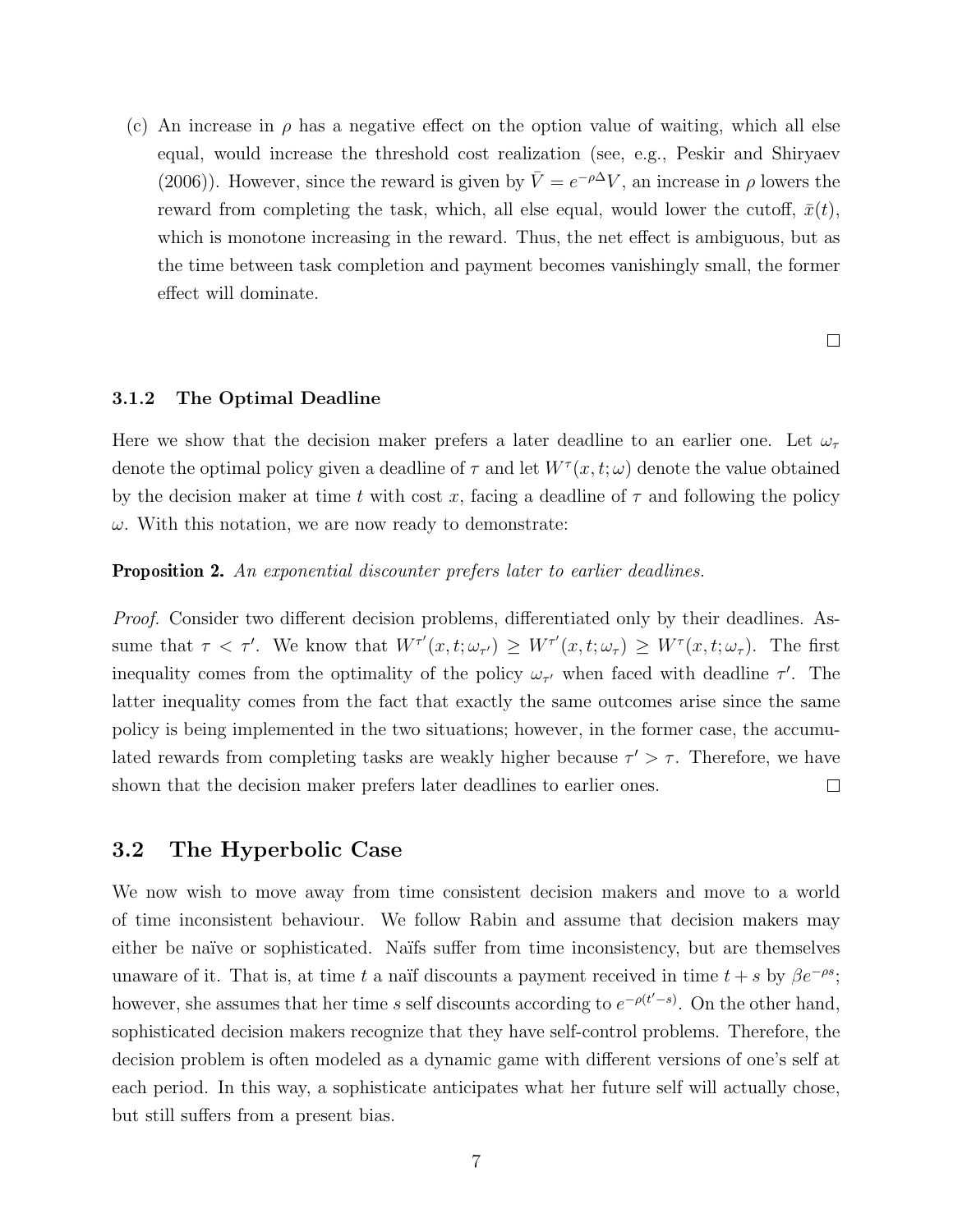We adopt the analytical framework of [Harris and Laibson](#page-19-1) [\(2013\)](#page-19-1) in order to model hyperbolic discounting in continuous time. In particular, a decision maker born at time t can be divided into two *selves*: the present self, lasting from t to  $t + \tau_t$ , and the future self, lasting from  $t + \tau_t$  to  $\infty$ . The length of time that the present self exercises control is then  $\tau_t$ , which is stochastic and, as in [Harris and Laibson](#page-19-1) [\(2013\)](#page-19-1), is exponentially distributed with parameter  $\lambda \geq 0$ . The discount function of a decision maker born at time t can then be summarised as follows:

$$
D_t(t') = \begin{cases} e^{-\rho(t'-t)} & \text{if } t' \in [t, t + \tau_t) \\ \beta e^{-\rho(t'-t)} & \text{if } t' \in [s + \tau_t, \infty) \end{cases}
$$

where  $\rho > 0$  and  $\beta \in (0, 1]$ .

#### 3.2.1 Na¨ıve Decision Makers

We first consider a naïve decision maker. As with the exponential case above, there will be a threshold cost realisation below which it is optimal to complete the task, and above which it is optimal to wait. Let  $W^n(x,t)$  denote the value function of a naïf and  $W^e(x,t)$  denote the value function of the exponential discounter. For any pair  $(x, t)$ , in an interval of length dt, the value function,  $W^n(x,t)$ , must solve:

<span id="page-7-1"></span>
$$
W^{n}(x,t) = \max \left\{ \bar{V}_{\lambda} - x , e^{-\rho dt} \mathbb{E} \left[ e^{-\lambda dt} W^{n}(x+dx, t+dt) + (1 - e^{-\lambda dt}) \beta W^{e}(x+dx, t+dt) \right] \right\}
$$
(6)

where  $\bar{V}_{\lambda} = e^{-\lambda \Delta} \bar{V} + (1 - e^{-\lambda \Delta}) \beta \bar{V}$  is the expected discounted payment from completing the task immediately.[3](#page-7-0) If the decision maker transforms into her future self, which occurs with probability  $1 - e^{-\lambda dt}$ , then she discounts the future by the extra factor  $\beta$ , but she anticipates that she will behave as the exponential discounter would — hence our inclusion of  $W<sup>e</sup>(x + dx, t + dt)$ .

Now suppose that we are in the region for which it is optimal to wait. Multiply both sides of [\(6\)](#page-7-1) by  $e^{\rho dt}$  and subtract  $W^n(x,t)$  to obtain:

$$
(e^{\rho dt} - 1)W^n(x, t) = e^{-\lambda dt} \mathbb{E}[W^n(x + dx, t + dt) - W^n(x, t)]
$$
  
+ 
$$
(1 - e^{-\lambda dt}) \mathbb{E}[\beta W^e(x + dx, t + dt) - W^n(x, t)]
$$

which, upon noting that  $e^{\rho dt} \approx 1 + \rho dt$ ,  $e^{-\lambda dt} \approx 1 - \lambda dt$  and applying Ito's Lemma, can be

<span id="page-7-0"></span><sup>&</sup>lt;sup>3</sup>Since the subject must wait for  $\Delta > 0$  units of time from completion to payment, there is a chance that the decision maker will transform into her future self, and so, from today's perspective, will discount with parameter  $\beta$ . Of course, as  $\lambda \to \infty$ ,  $\bar{V}_{\lambda} \to \beta \bar{V}$ .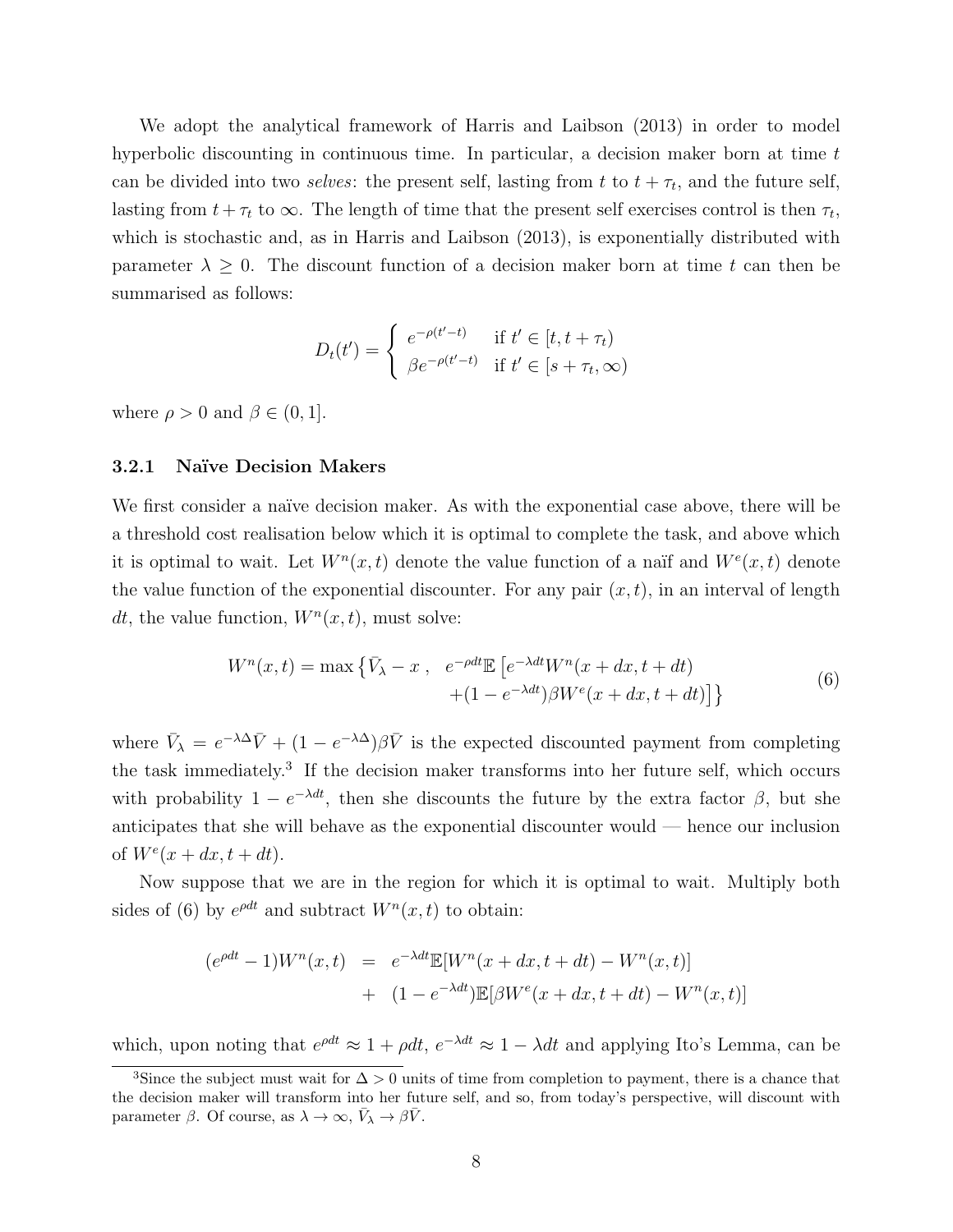simplified to:

$$
\rho dt W^n(x,t) = (1 - \lambda dt) \mathbb{E}[W_x^n dx + \frac{1}{2} W_{xx}^n dx^2 + W_t^n dt]
$$
  
+ 
$$
\lambda dt [\beta W^e(x + dx, t + dt) - W^n(x + dx, t + dt)]
$$

Diving through by dt and taking the limit as  $dt \to 0$ , we arrive at:

$$
\rho W^n(x,t) = \frac{1}{2}\sigma^2 x^2 W^n_{xx}(x,t) + W^n_t(x,t) + \lambda[\beta W^e(x,t) - W^n(x,t)]
$$
\n(7)

along with the following optimality conditions:

$$
W^n(\bar{x}^n(t),t) = \bar{V}_{\lambda} - \bar{x}^n(t) \tag{8}
$$

$$
W_x^n(\bar{x}^n(t),t) = -1 \tag{9}
$$

$$
W^n(x,T) = \max\{\bar{V}_{\lambda} - x, 0\} \tag{10}
$$

It is intuitively obvious that  $\bar{x}^n(t) \leq \bar{x}^e(t)$  for all t and for all  $\lambda > 0$ . This is so for two reasons. First, the reward,  $\bar{V}_{\lambda} \leq \bar{V}$ . Therefore, there are simply fewer cost realisations for which the naïve decision maker can profitably complete the task. Second, for all  $\lambda > 0$ , there is always a positive probability that the current self will relinquish control over task completion to her future self. Importantly, however, the current self believes that her future self will behave as an exponential discounter would. This means that she believes that her future self will be more likely to complete the task, making waiting optimal.

An interesting thing happens in the limit as  $\lambda \to \infty$ ; namely,  $W^n(x,t) = \beta W^e(x,t)$  in the waiting region for the naïve decision maker. That is,

$$
W^{n}(x,t) = \max\{\beta \bar{V} - x, \beta W^{e}(x,t)\}
$$

and so the decision maker will complete the task at time t provided that  $x(t) \leq \beta[\bar{V} W^e(x,t)$ . Now assume that  $0 < x(t) \leq \bar{x}^e(t)$ , so that the exponential discounter would rationally choose to complete the task. In this case, the hyperbolic discounter will complete the task if and only if  $x(t) \leq \beta[\bar{V} - (\bar{V} - x(t))] = \beta x(t)$ . Since  $\beta < 1$ , this can only be satisfied provided  $x(t) = 0$ . Therefore, we have proven that:

**Proposition 3.** Unless  $x(t) = 0$ , the naïve decision maker will complete the task only at time T and only if  $x(T) \leq \beta \overline{V}$ .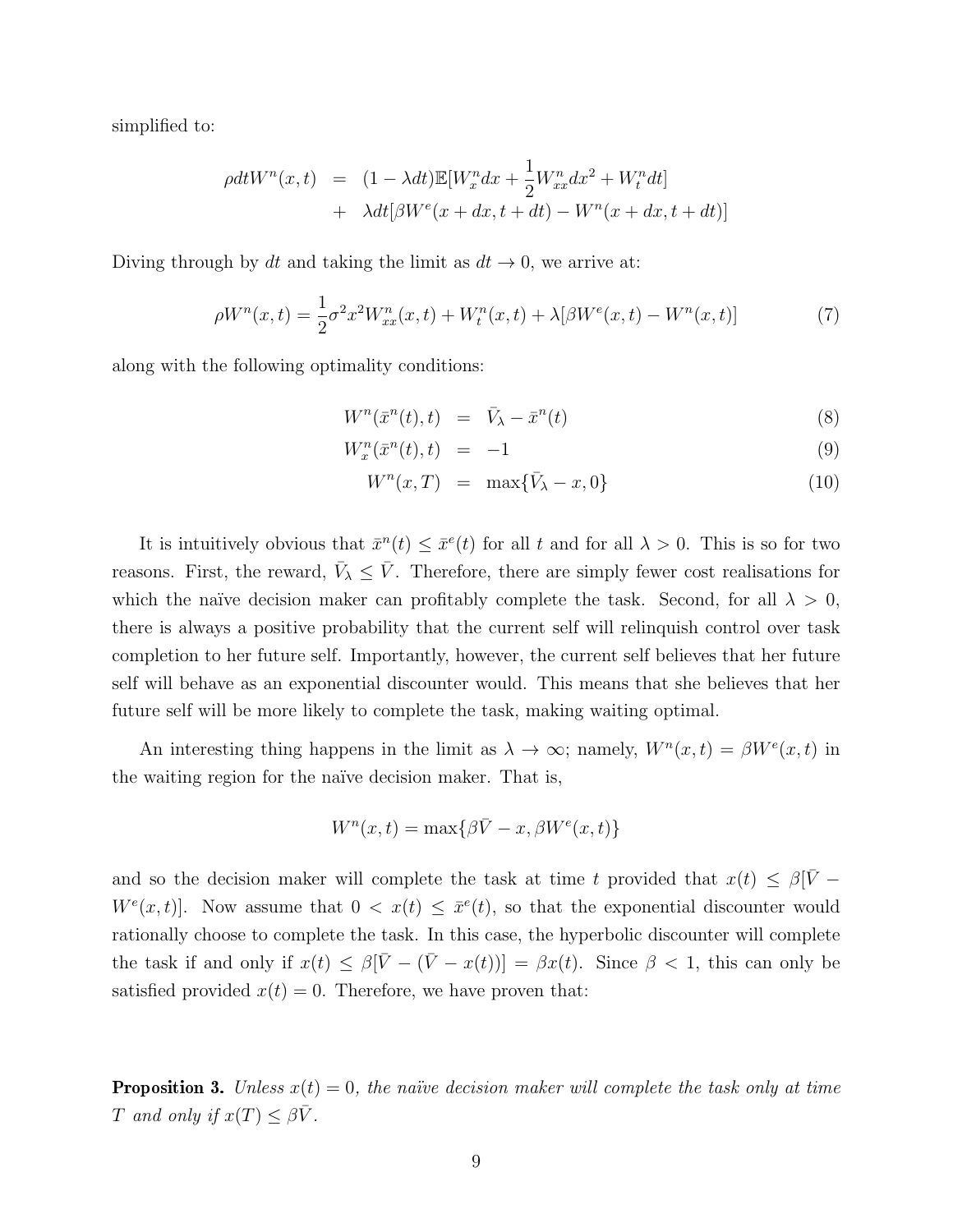#### 3.2.2 Sophisticated Decision Makers

Turn now to sophisticated decision makers. The approach is similar to the previous subsection, though there are a few conceptual differences due to sophistication. In particular, the current self anticipates the actions that will be taken by her future self and incorporates these decisions into the value function. Therefore, we can define a current value function  $W^s(x,t)$ ("s" for sophisticated) and a continuation value function  $w^c(x,t)$  ("c" for continuation).

As above, there will be a threshold cost  $\bar{x}^s(t)$  below which it is optimal to complete the task, and above which it is optimal to wait. In the waiting region, the continuation value function can be expressed as the following partial differential equation:

<span id="page-9-1"></span>
$$
\rho w^{c}(x,t) = \frac{1}{2}\sigma^{2} x^{2} w_{xx}^{c}(x,t) + w_{t}^{c}(x,t)
$$
\n(11)

which has the same form as in [\(2\)](#page-5-0), but does not also come explicitly endowed with boundary conditions, nor value-matching or smooth-pasting conditions. This is because  $w^c$  is not being maximised, but is instead being evaluated according to the policy function for  $W^s$ , which we now seek to derive. Outside of the waiting region, we also have  $w^c(x,t) = \overline{V} - x$ .

Consider now  $W^s(x,t)$ . It may be expressed as:

<span id="page-9-0"></span>
$$
W^{s}(x,t) = \max \left\{ \bar{V}_{\lambda} - x , e^{-\rho dt} \mathbb{E} \left[ e^{-\lambda dt} W^{s}(x+dx, t+dt) + (1 - e^{-\lambda dt}) \beta w^{c}(x+dx, t+dt) \right] \right\} \tag{12}
$$

Running through the same steps as above, we can re-write [\(12\)](#page-9-0) in the waiting region as:

<span id="page-9-2"></span>
$$
\rho W^s(x,t) = \frac{1}{2}\sigma^2 x^2 W^s_{xx}(x,t) + W^s_t(x,t) + \lambda[\beta w^c(x,t) - W^s(x,t)].
$$
\n(13)

Of course, optimality requires the following extra conditions:

<span id="page-9-3"></span>
$$
W^s(\bar{x}^s(t),t) = \bar{V}_{\lambda} - \bar{x}^s(t) \tag{14}
$$

$$
W_x^s(\bar{x}^s(t),t) = -1 \tag{15}
$$

$$
W^s(x,T) = \max{\{\bar{V}_{\lambda} - x, 0\}}.
$$
\n(16)

Therefore, for each  $\lambda > 0$ , the equilibrium solution for the hyperbolic discounter is given by a solution to [\(11\)](#page-9-1) and [\(13\)](#page-9-2) – [\(16\)](#page-9-3). Note also that as  $\lambda \to \infty$ , we have that  $\beta w^c(x,t) = W^s(x,t)$  in the waiting region. In fact, this key insight allows us to fully characterise the solution. Since  $w<sup>c</sup>(x,t)$  satisfies the partial differential equation [\(11\)](#page-9-1) and since  $W^s(x,t) = \beta w^c(x,t)$ , implies that  $W^s(x,t)$  must also satisfy [\(11\)](#page-9-1). That is,  $W^s(x,t)$  satisfies:  $\rho W^s(x,t) = \frac{1}{2}\sigma^2 x^2 W_{xx}^s(x,t) + W_t^s(x,t)$ , which together with the boundary conditions [\(14\)](#page-9-3)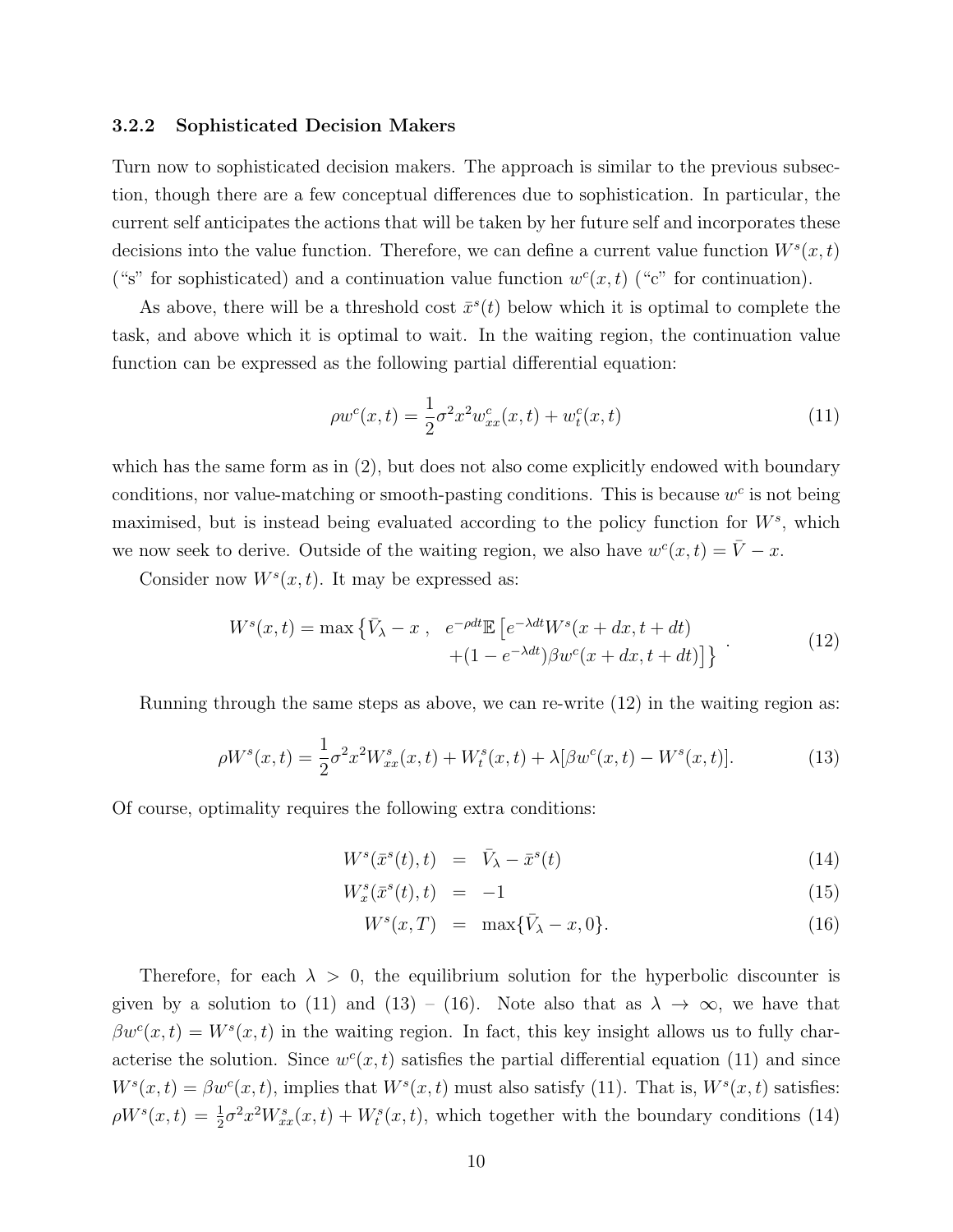$-$  [\(16\)](#page-9-3) is identical to the decision problem faced by an exponential discounter in which the reward for completing the task is  $\beta \bar{V}$  instead of  $\bar{V}$ . Formally stated,

<span id="page-10-0"></span>**Proposition 4.** In the limit as  $\lambda \to \infty$ , the sophisticated hyperbolic discounter behaves as if he were an exponential discounter in which the reward for completing the task is  $\beta \bar{V}$ .

#### 3.2.3 The Optimal Deadline

It is obvious that the naïve decision maker will not self-impose a deadline since she believes she will behave like an exponential decision maker in the future, and it was shown in Proposition [2](#page-6-0) that exponential decision makers prefer later deadlines. However, this need not be the case for a sophisticated decision maker since the present self knows that the future self will not complete the task as soon as she would like. The only way for the sophisticated decision maker to influence when the task gets completed is to set an earlier deadline.

We begin with the case in which the decision maker knows with certainty what the cost realisation will be at time 0 (*i.e.*,  $x(0)$  is known). We claim the following:

**Proposition 5.** There exists a threshold,  $\hat{x}$ , such that if  $x(0) \leq \hat{x}$ , then the decision maker sets any deadline  $\tau$  such that  $x(0) \leq \bar{x}^s(0, \tau)$ . Otherwise, the decision maker sets the longest possible deadline.

Proof. Observe that if the decision maker completes the task at time 0, then her utility is simply  $\beta(V-x(0))$ . On the other hand, if she does not immediately complete the task, then her expected utility is  $\beta w^c(x(0),0;\tau)$ . From Proposition [4,](#page-10-0) we know that  $\beta w^c(x(0),0;\tau)$  =  $W<sup>s</sup>(x(0),0;\tau)$  and that  $W<sup>s</sup>$  is the value function of an exponential decision maker with a reward for completion of  $\beta \bar{V}$ . Therefore, we know that  $W^s$  is monotonically increasing in  $\tau$ .

It is also relatively easy to see that as  $\tau \to \infty$ ,  $W(x, 0; \tau) \to Ax^{\alpha}$  for  $x > \bar{x}(0, \infty) =$  $\frac{\alpha}{\alpha-1}\beta\bar{V}$ , where  $\alpha$  is the negative root of the fundamental quadratic:  $\frac{\sigma^2}{2}$ α  $\frac{\sigma^2}{2}\alpha(\alpha-1)-\rho=0$  and  $A = -\frac{\bar{x}(0, \infty)^{1-\alpha}}{\alpha}$  $\frac{\infty}{\alpha}$ . Therefore,  $\hat{x}$  is given by the unique solution to  $Ax^{\alpha} = \beta(\bar{V} - x)$ . Then, since the function  $\bar{x}^s(0, \tau)$  is monotonic in  $\tau$ , we can invert it to determine  $\hat{\tau}$ , where  $\hat{\tau}$  is the weakest deadline such that the decision maker immediately completes the task at time 0. Of course, any deadline  $\tau' < \hat{\tau}$  will also ensure immediate completion of the task and would also represent an optimal decision for  $x \leq \hat{x}$ .  $\Box$ 

That is, if initial costs are low enough, the sophisticated decision maker sets a deadline sufficiently strict such that she completes the task immediately. Otherwise, if initial costs are high, she prefers the latest possible deadline. The intuition for this is as follows: the  $ex$ ante self, when considering whether or not to impose a deadline, faces a tradeoff between two extremes. On the one hand, she knows that if the task is not completed immediately, it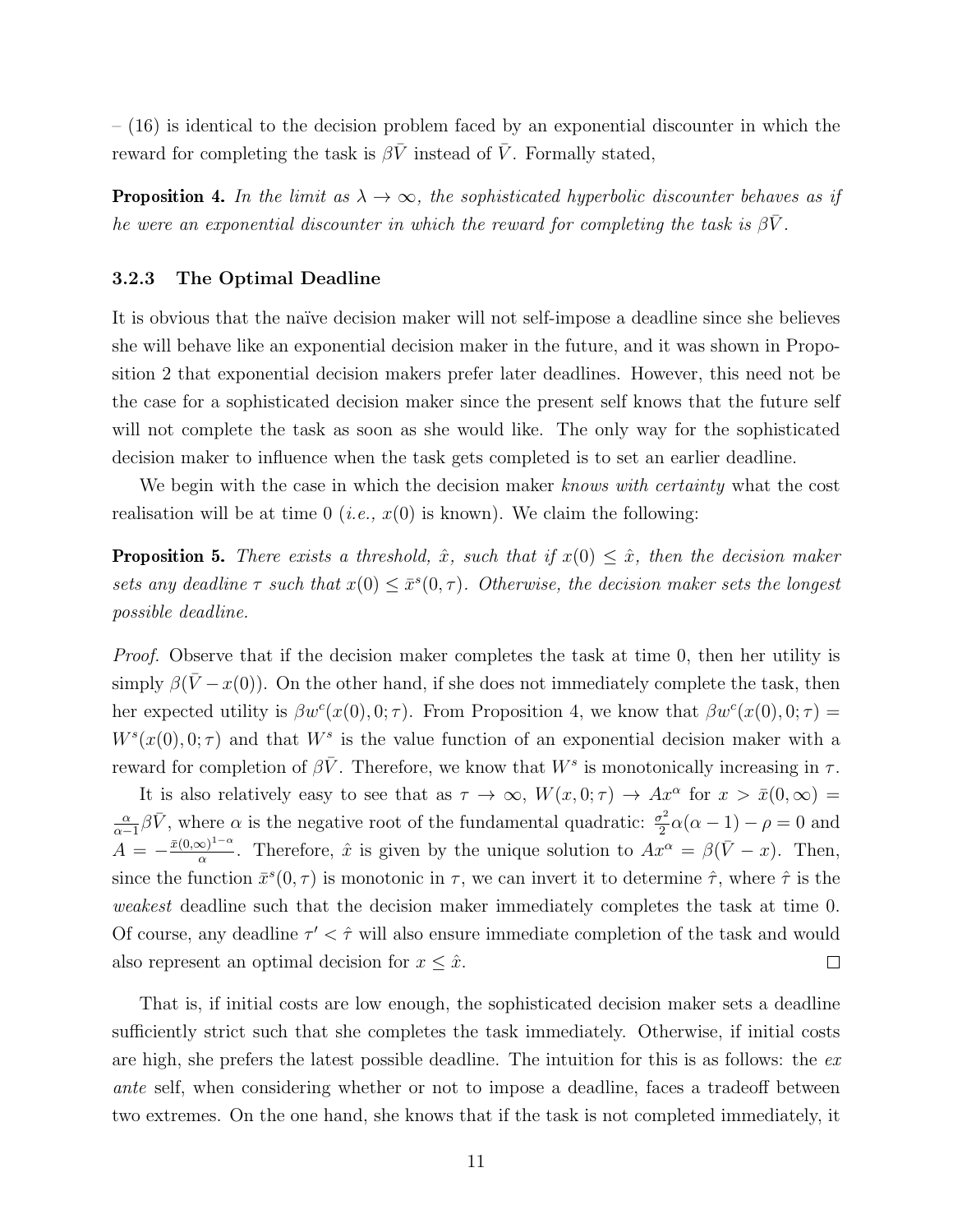

Figure 1: Ex Ante Expected Value as a Function of Deadlines (Known Initial Cost)

NOTE: On the horizontal axis is the deadline; i.e.,  $t = 0$  represents an immediate deadline, while  $t = 2$ represents a deadline of two years. On the vertical axis is the ex ante expected value of the time 0 self.

is optimal to have the latest possible deadline to preserve option value. This follows since, by Proposition [4,](#page-10-0) the sophisticated decision maker behaves as if she were exponential. On the other hand, however, there is a "discontinuous" benefit to completing the task immediately since the ex ante self values immediate task completion at  $\beta(\bar{V}-x(0))$  but completion at time  $t > 0$  at only  $e^{-\rho t}(\beta \bar{V} - x(t))$ . Therefore, if the commitment benefit of an immediate deadline is larger than the gain in option value from no deadline at all, the decision maker will impose an immediate deadline.

To help visualize these results, we numerically solve for the optimal deadline for two specific examples where the initial cost is known with certainty to be  $x(0)$ , and the completing the task yields a payment of  $\bar{V} = 1$ . The results are shown in Figure for the case of  $\beta = 0.3$ and  $\beta = 0.6$ . As can be seen, when there is extreme present-bias (i.e.,  $\beta = 0.3$ ), the decision maker actually prefers the latest possible deadline (panel (a)). This is so because even an immediate deadline cannot compel the decision maker to complete the task immediately. Hence, given that she will delay, and because sophisticates behave as if they are exponential (Proposition [4\)](#page-10-0), the latest possible deadline is optimal. In contrast, when present-bias is less severe, as long as the deadline is sufficiently tight, the decision maker will complete the task immediately, which is the preference of the ex ante self. However, if the deadline is too lax, then the decision maker will not complete the task immediately; hence the discontinuous drop in the expected payoff function in panel (b).

In Appendix [A,](#page-20-10) we consider the cases in which the initial cost distribution is drawn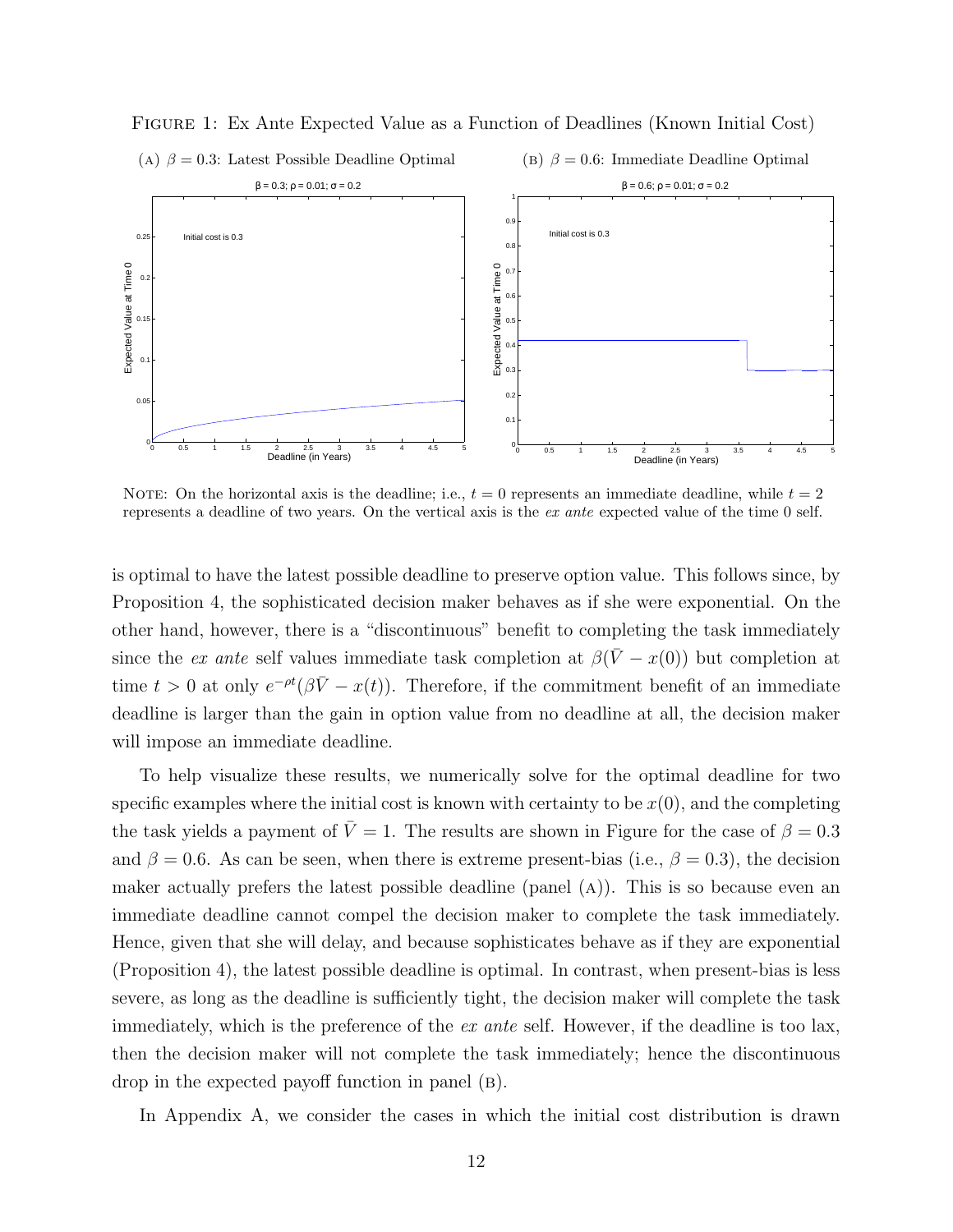from a continuous distribution function F such that  $\hat{x} \in \text{supp}(F)$  and in which the initial cost distribution is discrete. In the former case, we show that both an immediate deadline and no deadline are local maxima, but without further assumptions, we cannot determine whether either is globally optimal. However, we provide examples (in Figure [4\)](#page-22-0) where either an immediate deadline (panel  $(A)$ ) or no deadline at all (panel  $(B)$ ) is optimal. In the case of a discrete distribution of initial costs, we also provide an example in which an intermediate deadline is optimal (Figure [5\)](#page-23-0).

# <span id="page-12-0"></span>4 Commitment Via Other Methods

As we have seen, self-imposed deadlines are sometimes optimal. From an ex ante perspective, the sophisticated decision maker's future selves are not completing the task for high enough realisations of the cost. Therefore, by imposing a deadline, the ex ante self is increasing the thresholds used by the future selves, which is utility enhancing. However, as we have said, deadlines are a blunt instrument and come at the cost of destroying the option value of completing the task at any time t beyond the deadline. It appears that, for moderate to high values of  $\beta$ , this cost dominates causing the *ex ante* self not to set a binding deadline. We now discuss a few alternative external commitment devices that increase the incentive to complete the task, but are different than a once-and-for-all deadline.

### 4.1 Making a Fixed Payment Conditional Upon Task Completion

[Trope and Fishbach](#page-20-3) [\(2000\)](#page-20-3) consider two slightly different commitment mechanisms for decision makers. In their first study, subjects were given a fixed payment (in terms of course grades) which was initially independent of whether or not they successfully completed a task (abstaining from glucose). However, the subjects were allowed to make all or part of the fixed payment conditional upon successfully completing the task. The authors found that subjects often do choose to make the fixed payment conditional. To see that this may be optimal formally, suppose that agents receive a fixed participation fee, v, independent of the completion of the task. Suppose also that we allow the agent to make the fee  $v$  conditional to the completion of the task. Under which conditions would the agent in fact choose to receive the fee conditionally to completion of the task? Let  $W^s(x,t; \bar{V})$  denote the expected payoff of a sophisticated hyperbolic agent at time  $t$  when the payoff for completion is  $\bar{V}$  and the cost of effort is  $x^4$  $x^4$  Let  $\bar{x}^s(t; \bar{V})$  denote the associated optimal cutoff. The agent will make v conditional upon task completion when  $\beta v + W^s(x, 0; \bar{V}) < W^s(x, 0; \bar{V} + v)$ .

<span id="page-12-1"></span><sup>&</sup>lt;sup>4</sup>This is exactly as defined by [\(12\)](#page-9-0), we only make the dependence on  $\overline{V}$  explicit.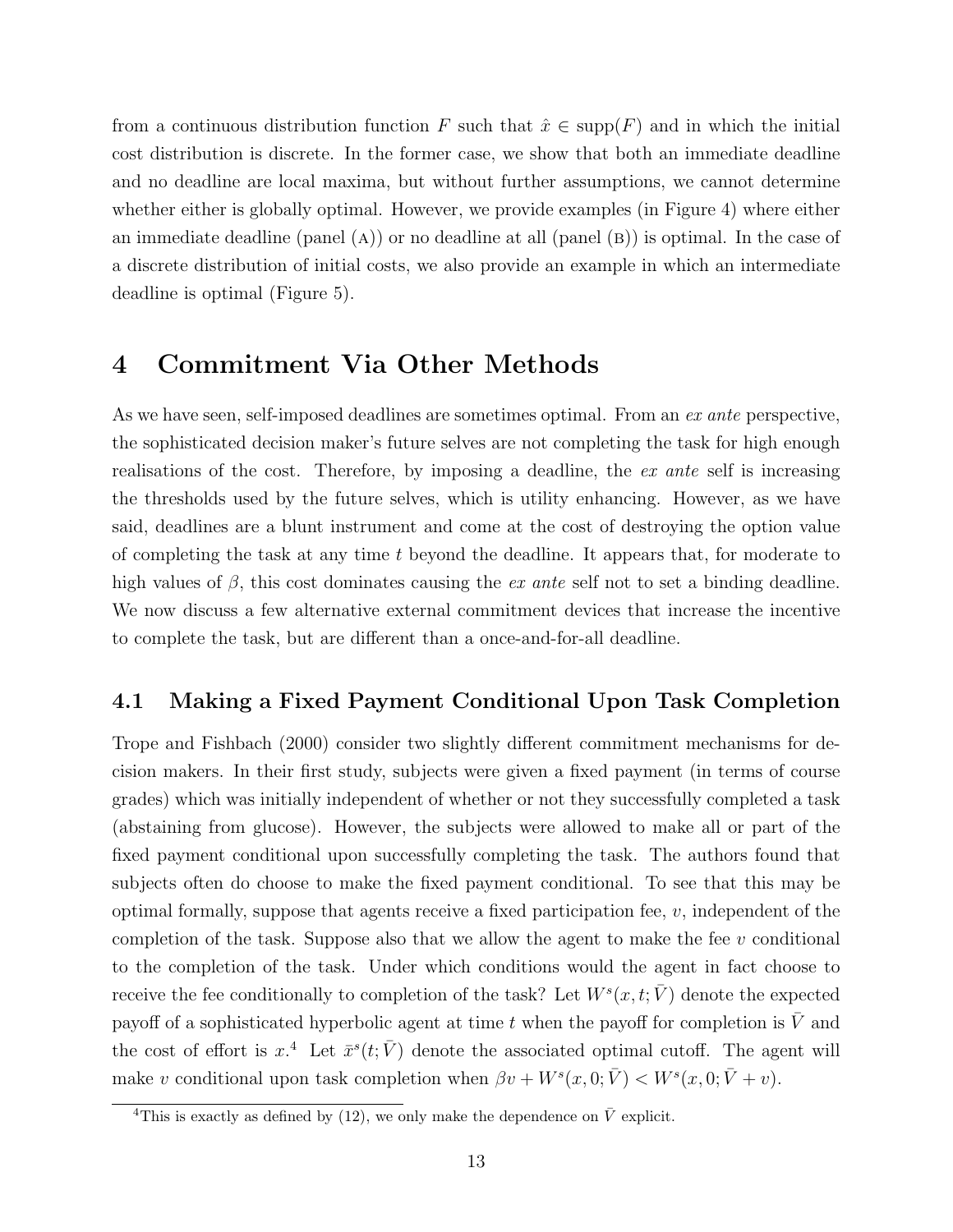To see that this may work, suppose that the initial cost realisation,  $x(0)$ , is known with certainty and that  $x(0) \in (\bar{x}^s(0,\bar{V}), \bar{x}^s(0,\bar{V}+v))$ . In this case, we have the following:

$$
\beta v + W^s(x, 0; \bar{V}) = \beta v + \beta w^c(x(0), 0; \bar{V}) > \beta(v + \bar{V}) - x(0)
$$

while,

$$
W^{s}(x, 0; \bar{V} + v) = \beta(v + \bar{V} - x(0)).
$$

Therefore, to the extent that  $W^s(x, 0; \bar{V})$  is not too much greater than  $\beta \bar{V} - x$ , the sophisticated hyperbolic agent may prefer to make the fixed fee conditional upon task completion. In Figure [2](#page-14-0) we provide simulation results showing that a sophisticated agent will sometimes prefer to make a fixed payment conditional on the completion of the task. For the parameters used in the simulation, when  $\beta = 0.3$ , for extremely short deadlines, the decision maker prefers to make the fixed payment conditional upon completion of the task, while for longer deadlines, taking the fixed payment up front is optimal, since with a longer deadline she is more likely to procrastinate and, hence, delay the time at which  $v$  is received. For  $\beta \in \{0.4, 0.5, 0.6\}$ , for sufficiently short deadlines, it does not matter whether the fixed payment is made conditional or not since, in either case, the sophisticated decision maker will immediately complete the task. For deadlines of intermediate length, making the fixed payment conditional is optimal because doing so ensures that the decision maker will immediately complete the task, whereas when  $v$  is taken unconditionally, she will delay task completion. For sufficiently long deadlines, even with  $v$  conditional upon task completion, the decision maker will delay. Therefore, it becomes optimal to take  $v$  up front. Finally, for  $\beta \in \{0.7, 0.8, 0.9\}$ , there is no difference between the two cases since in each case the decision maker immediately completes the task.

### 4.2 Imposing a Cost For Not Completing the Task

In another study, [Trope and Fishbach](#page-20-3) [\(2000\)](#page-20-3) let subjects impose a cost which is conditional upon *not* completing the task. We briefly demonstrate why subjects may find it optimal to impose such penalties and how it compares to the previous case.

The intuition can be seen in Figure [3.](#page-15-1) At the deadline, there is no difference between a penalty for not completing the task and an equivalent bonus conditional upon completing the task. Therefore, the threshold in each case will be  $\beta(V + v)$ . Notice that in each case, therefore, the threshold is higher than in the baseline. That is, decision makers will be more likely to complete the task. However, away from the deadline, the two cases begin to differ. When there is an additional reward for completing the task, by completing the task the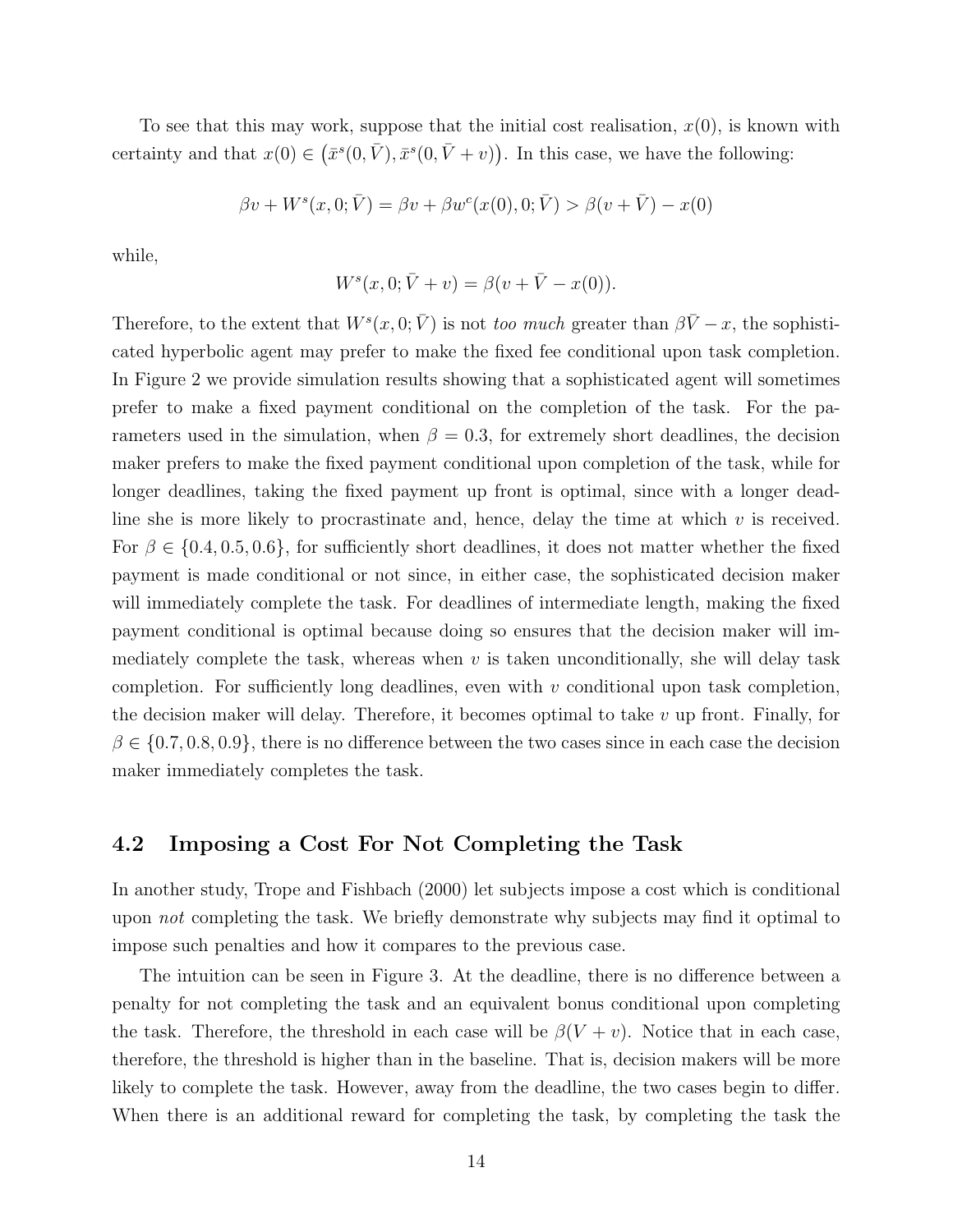

<span id="page-14-0"></span>FIGURE 2: Numerical Results;  $r = 0.01 \& \sigma = 0.2$ ;  $x(0) = 0.3$ , known. Comparison of a Fixed Payment vs. Making it Conditional

On the horizontal axis is the deadline; that is,  $t = 0$  represents an immediate deadline, while  $t = 2$ represents a deadline of two years. On the vertical axis is the ex ante expected value of the time 0 self.

decision maker will always get the bonus. Therefore, even very far away from the deadline, making a fixed payment conditional upon task completion still has a substantial effect on the threshold. In contrast, when there is a cost for not completing the task, the further away the decision maker is from the deadline the weaker is the effect of this cost. This is so for two reasons. First, the further away from the deadline, the lower is the expected probability that the task will not be completed strictly before the deadline. Second, the further away from the deadline, the smaller is the present value of the cost of not completing the task. In the limit as the time to deadline approaches infinity, the decision maker will never face the cost of not completing the task before the deadline. Hence, the threshold approaches the baseline case in which no such penalty exists. Therefore, while imposing a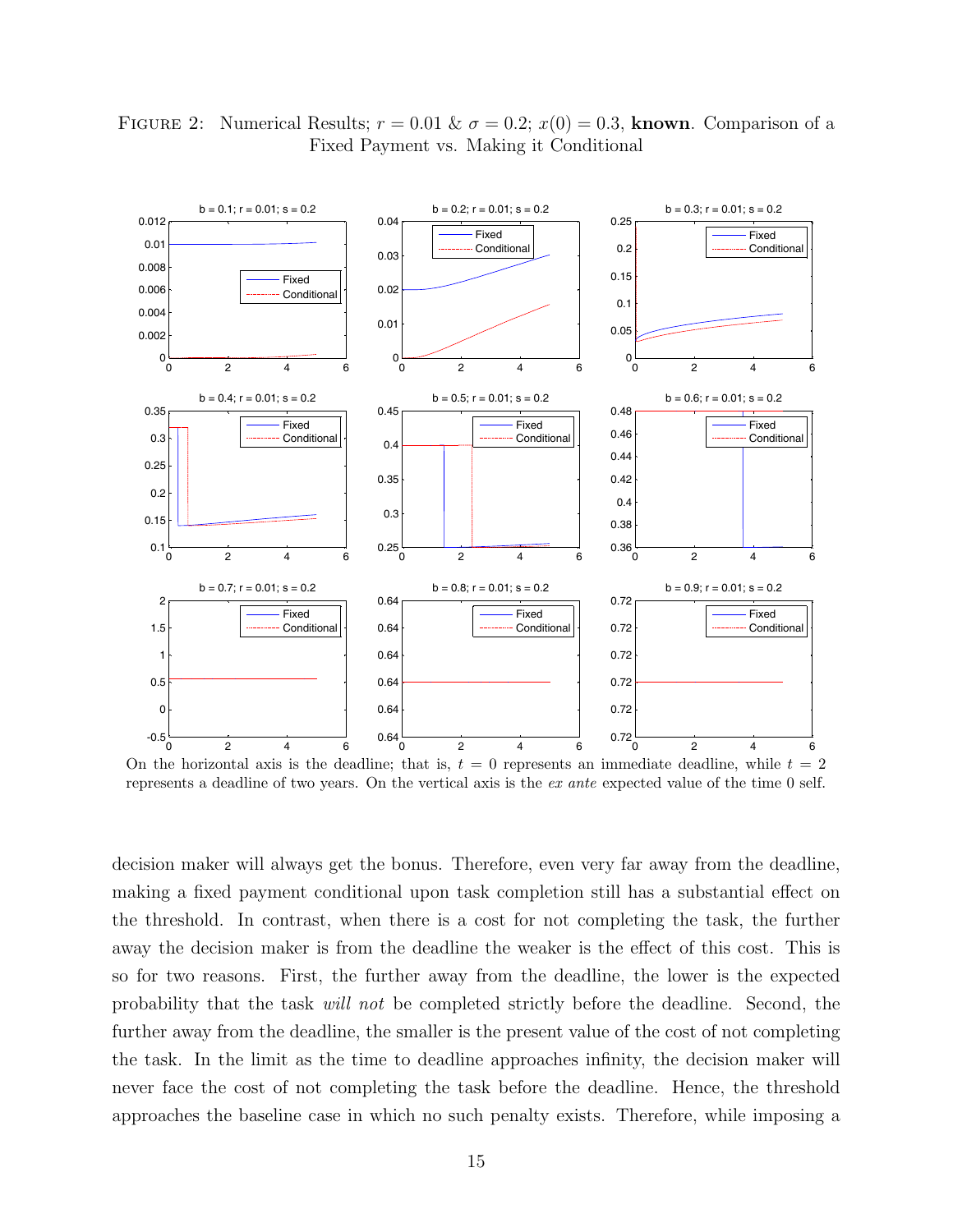<span id="page-15-1"></span>Figure 3: Comparing a Cost of Not Completing a Task With a Reward For Completing



The lower gray line is the threshold for task completion for the baseline case in which there is a reward for completion of the task  $V > 0$ . The upper gray line represents the optimal threshold when an additional reward  $v > 0$  is given for completing the task. Finally, the dashed, black line represents the case in which the reward for task completion is V, but a cost  $c = \beta v$  is imposed if the task is not completed.

2 penalty conditional upon not completing the task does impose some form of commitment, we would expect it to be weaker than the ability to convert an equivalent fixed payment to a reward which is conditional upon task completion.

# <span id="page-15-0"></span>5 Self-Imposed Deadlines in Other Models

Until now we have looked at the demand for commitment through the lens of present-biased time preferences, and showed that awareness of one's present bias is a necessary condition for a decision maker to self-impose a deadline. We now briefly discuss two other models and their predictions regarding whether or not such decision makers would self-impose deadlines.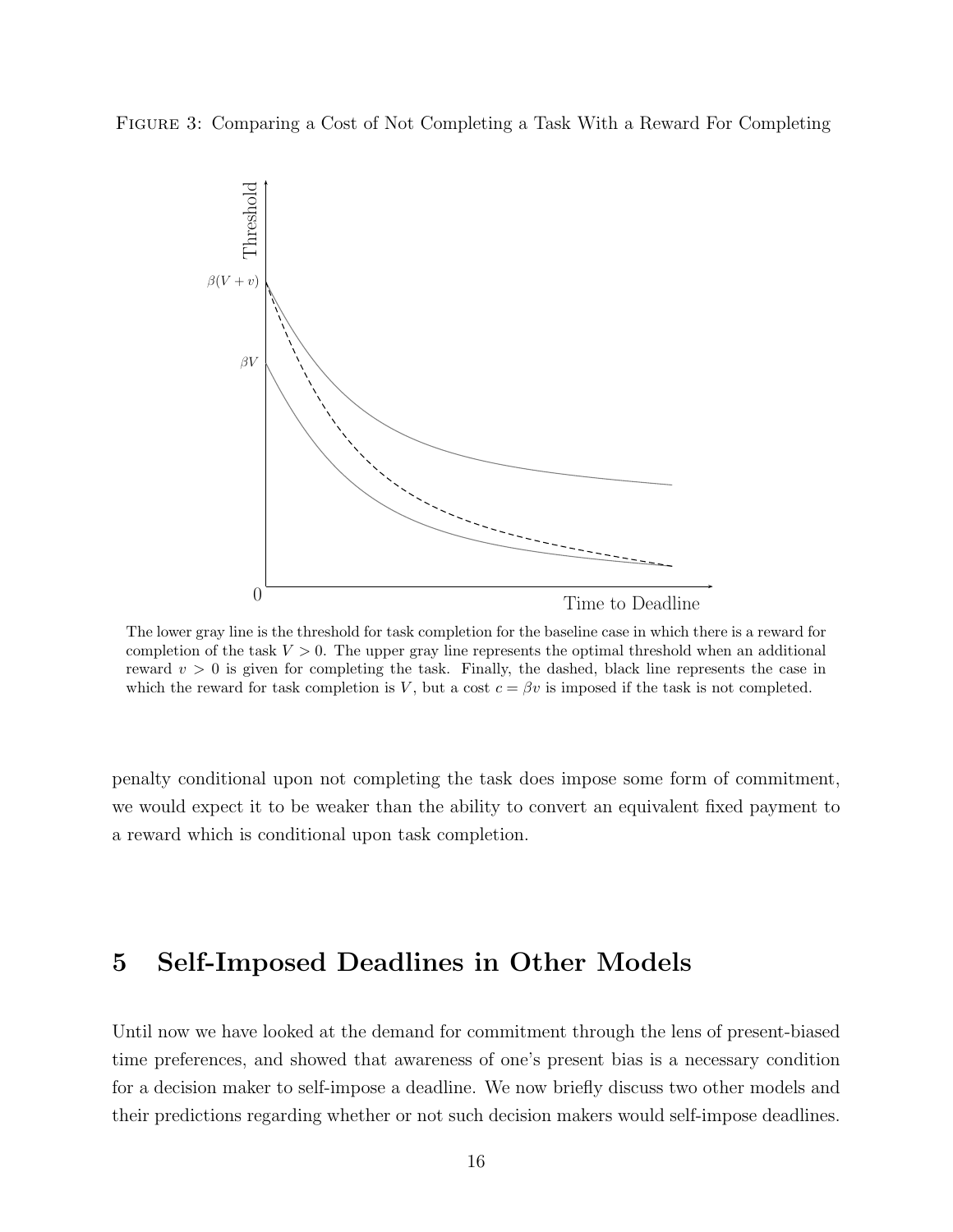### 5.1 Temptation & Self-Control

[Miao](#page-20-11) [\(2008\)](#page-20-11) adopts the temptation and self-control model of [Gul and Pesendorfer](#page-19-3) [\(2001,](#page-19-3) [2004\)](#page-19-4) to study the optimal exercise of options in a discrete time, infinite horizon setting. When the cost of exercising the option is immediate, while the benefit is delayed, Miao shows that agents are tempted to delay. One can go beyond this and ask whether the agent would bind herself by setting a deadline. In Appendix [B,](#page-23-1) we consider the finite time version of Miao's model and prove that the value function is increasing in the time to complete the task. Therefore, an agent with Gul-Pesendforfer preferences will not self-impose deadlines.

### 5.2 Misperceptions

In our model, there is a tension between preserving option value (with a later deadline) and the commitment value of an earlier deadline. Depending on this trade-off a sophisticated, but present-biased, decision maker may self-impose a deadline. We now show that, instead of present-bias, misperceptions about costs may also create scope for deadlines. Along the lines of [Brunnermeier, Papakonstantinou, and Parker](#page-18-5) [\(2017\)](#page-18-5), suppose that decision makers misperceive the costs and/or benefits of completing the task. For example, suppose that the actual stochastic process for cost contains a drift term; that is, costs evolve according to:

$$
dx = \alpha x dt + \sigma x \cdot dz
$$

where  $\alpha > 0.5$  $\alpha > 0.5$  Under this altered model, let  $\beta = 1$  and redefine the "current" and "future" selves as follows: the current self is aware of the drift term, while the future self believes that  $\alpha = 0$ . All other aspects of our model remain unchanged. In this model, the future self mistakenly believes that there is an equal chance that the cost will go up or down, when it is actually more likely that costs will increase because of the positive drift. Because of this mistaken belief, she will be tempted to delay — hoping for a lower cost in the future.

Now consider a decision maker at time 0 who is aware of her future self's misperception. Because  $\alpha > 0$ , as time passes, it becomes increasingly less likely that the task will be completed. Therefore, the option value of waiting is less valuable, while the commitment benefit of a deadline remains, making it more likely that the time 0 self will set a deadline.

<span id="page-16-0"></span> $5$ This is different from [Gabaix and Laibson](#page-19-2) [\(2017\)](#page-19-2) who also consider a model of misperceptions. In their model, the uncertainty about an event is increasing in the time to the event.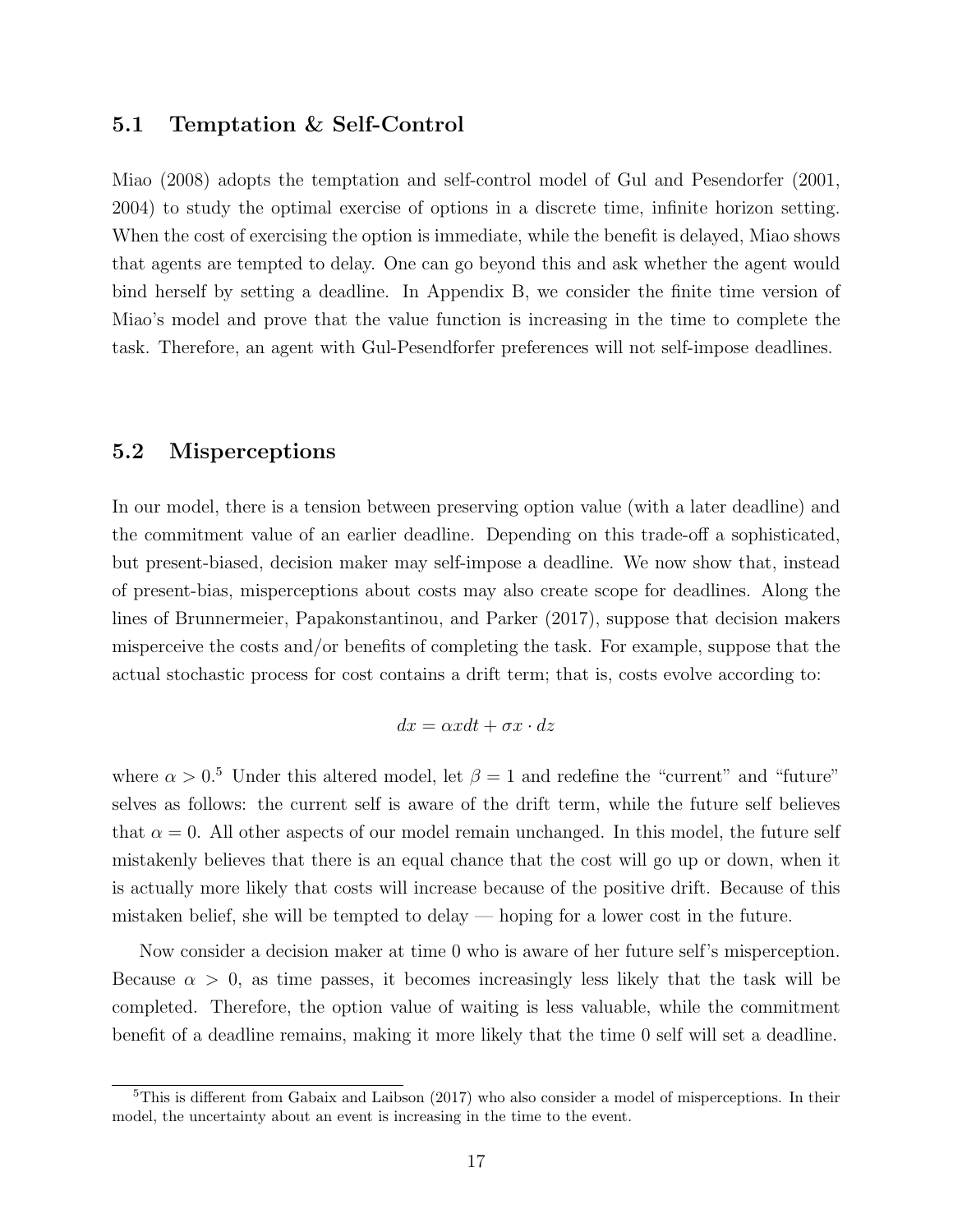# <span id="page-17-0"></span>6 Conclusions

In this paper we examined the behaviour of decision makers who must decide whether and, if so, when to complete a task before some final deadline. Decision makers could have standard exponential time preferences or have a present bias for immediate gratification along the lines of [Harris and Laibson](#page-19-1) [\(2013\)](#page-19-1). Moreover, those with a present bias may be naïve or sophisticated. A naïf is unaware of her self-control problems, while a sophisticate is aware of her self-control problems. Having characterized behavior conditional on a fixed deadline, we showed that exponential and sophisticated decision makers are almost equivalent; in particular, sophisticated decision makers behave as if they were exponential but had a lower benefit from completing the task. Naive decision makers, on the other hand, are extreme procrastinators, completing the task only at the deadline an only if costs are low enough.

The fact that sophisticates and exponential decision makers behave so similarly gives rise to an identification problem if an observer only sees the timing of task completions (see also [Heidhues and Strack](#page-19-10) [\(2019\)](#page-19-10)). However, our results also showed that while exponential (and naive) decision makers would never self-impose a binding deadline, sophisticated decision makers may, in fact, optimally self-impose a binding deadline. The reason for doing so is that it encourages some low initial cost types to immediately complete the task, which, from an ex ante perspective, leads to a discontinuous benefit. Depending on its severity, the deadline also preserves some option value for higher initial cost types to delay completion to a later time when, hopefully, costs are lower. Thus, the way to identify (at least some) sophisticated decision makers is through their demand for commitment, which is behind the identification strategy of [Bisin and Hyndman](#page-18-2) [\(2020\)](#page-18-2) and [Ariely and Wertenbroch](#page-18-0) [\(2002\)](#page-18-0), among others. Both of these papers show a robust demand for commitment via self-imposed deadlines.

While our model focused on a single task, it can be extended to multiple tasks. However, care must be taken on this front since, without further alterations, this extended model predicts identical thresholds for all tasks. That is, as soon as the decision maker completes one task, she will also complete the rest. Instead, it seems likely that fatigue might set in. To capture this, one could include a discrete increase in cost upon the completion of a single task. Therefore, once a decision maker completes one task, her cost will increase, forcing her to "relax" and wait for a lower cost to arise in the future.<sup>[6](#page-17-1)</sup> This could be why [Ariely and](#page-18-0) [Wertenbroch](#page-18-0) [\(2002\)](#page-18-0) found that evenly spaced deadlines were the most effective. However, [Bisin and Hyndman](#page-18-2) [\(2020\)](#page-18-2) call into question the robustness of this result as they show that

<span id="page-17-1"></span><sup>&</sup>lt;sup>6</sup>In a discrete time model more suitable for analyzing experimental data, [Bisin and Hyndman](#page-18-2) [\(2020\)](#page-18-2) solves a multiple-task problem and allows for fatigue (i.e., cost increases after task completion) or learning by doing (i.e., cost decreases after task completion). The results are more supportive of fatigue.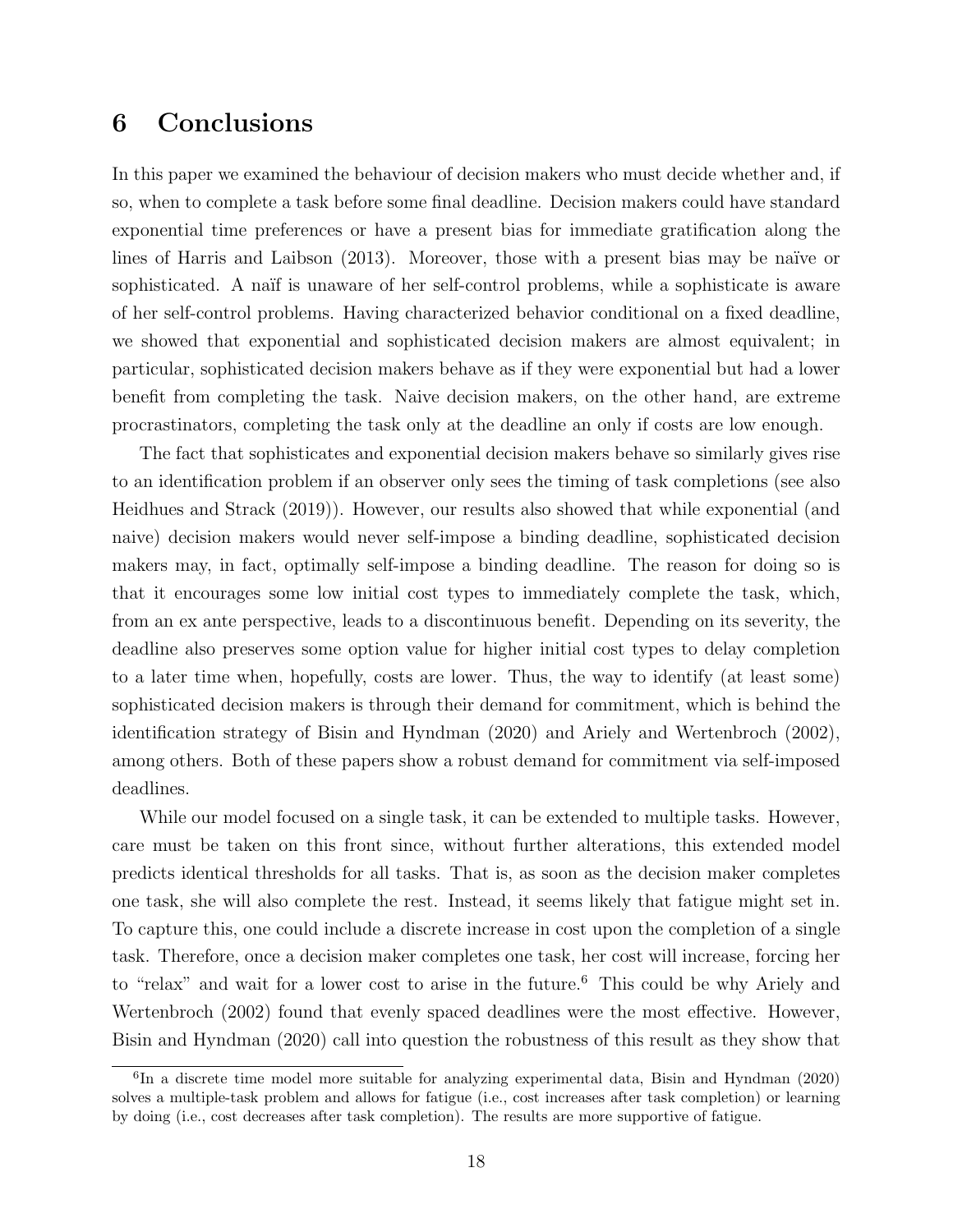subjects performed the worst under exogenous and evenly spaced deadlines.

With somewhat greater difficulty, our model could also be extended to continuous tasks along the lines of either [Ariely and Wertenbroch](#page-18-0) [\(2002\)](#page-18-0), where the reward is increasing in effort, or [Burger, Charness, and Lynham](#page-18-1) [\(2011\)](#page-18-1), where the task takes a fixed amount of time to be completed, but that this time can be divided over disjoint intervals. This adds an additional layer of complication since it introduces another state variable — the amount of exertion required to complete the task — turning the decision problem into a control problem. However, we conjecture that such an extended model could be parameterized to reconcile the cycles found in Study 1 of [Burger, Charness, and Lynham](#page-18-1) [\(2011\)](#page-18-1). We also conjecture that, as their experimental results suggest, deadlines would be ineffective at increasing task completion. The reason is that the main benefit of deadlines is to encourage immediate task completion for at least some initial cost types. However, as soon as the task is not immediately completed, the decision maker prefers the latest possible deadline for maximum flexibility. Since the task in [Burger, Charness, and Lynham](#page-18-1) [\(2011\)](#page-18-1) could not possibly be finished immediately, this suggests that intermediate deadlines would be of limited value.

# References

- <span id="page-18-0"></span>ARIELY, D., AND K. WERTENBROCH (2002): "Procrastination, Deadlines, and Performance: Self-Control by Precommitment," *Psychological Science*, 13(3), 219–224.
- <span id="page-18-3"></span>Ashraf, N., D. Karlan, and W. Yin (2006): "Tying Odysseus to the Mast: Evidence from a Commitment Savings Product in the Philippines," Quarterly Journal of Economics, 121(2), 635–672.
- <span id="page-18-2"></span>Bisin, A., and K. Hyndman (2020): "Present-Bias, Procrastination and Deadlines in a Field Experiment," Games and Economic Behavior, 119, 339–357, NBER Working Paper 19874.
- <span id="page-18-5"></span>Brunnermeier, M., F. Papakonstantinou, and J. Parker (2017): "Optimal Time-Inconsistent Beliefs: Misplanning, Procrastination, and Commitment," Management Science,  $63(5)$ ,  $1318-1340$ .
- <span id="page-18-4"></span>Bryan, G., D. Karlan, and S. Nelson (2010): "Commitment Devices," Annual Review of Economics, 2, 671–698.
- <span id="page-18-1"></span>BURGER, N., G. CHARNESS, AND J. LYNHAM (2011): "Field and Online Experiments on Self-Control," Journal of Economic Behavior & Organization, 77, 393–404.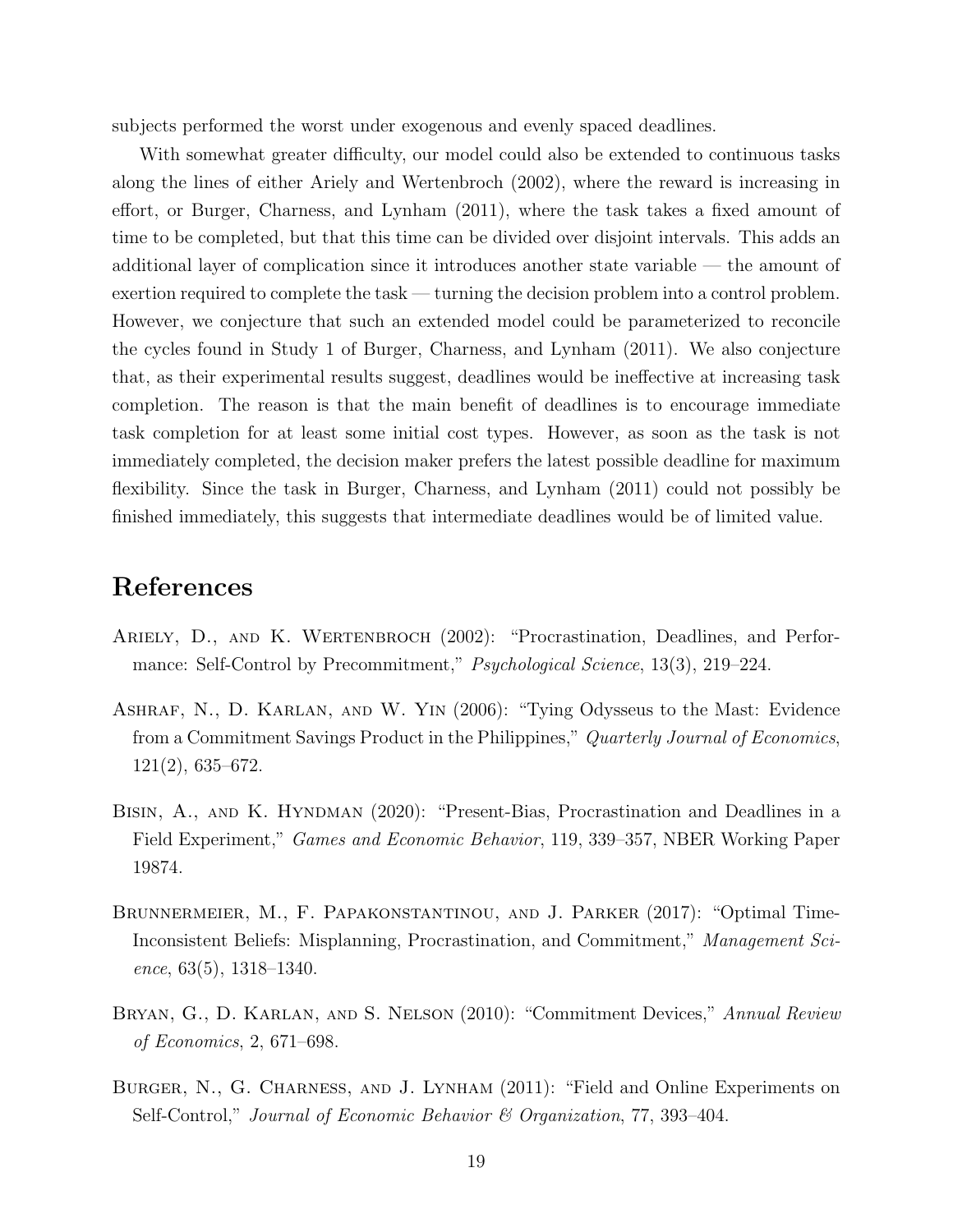- <span id="page-19-12"></span>CARR, P., R. JARROW, AND R. MYNENI (1992): "Alternative Characterizations of American Put Options," Mathematical Finance, 2, 78–106.
- <span id="page-19-13"></span>Cox, J. S., S. Ross, and M. Rubinstein (1979): "Option Pricing: A Simplified Approach," Journal of Financial Economics, 7, 229–263.
- <span id="page-19-11"></span>DIXIT, A., AND R. PINDYCK (1994): *Investment Under Uncertainty*. Princeton University Press, Princeton, N.J.
- <span id="page-19-6"></span>DUFLO, E., M. KREMER, AND J. ROBINSON (2011): "Nudging Farmers to Use Fertilizer: Evidence From Kenya," American Economic Review, 101(6), 2350–2390.
- <span id="page-19-9"></span>ERICSON, K. M., AND D. LAIBSON (2019): "Intertemporal Choice," in Handbook of Behavioral Economics, ed. by B. D. Bernheim, S. DellaVigna, and D. Laibson, vol. 2, chap. 1, pp. 1–67. Elsevier.
- <span id="page-19-2"></span>Gabaix, X., and D. Laibson (2017): "Myopia and Discounting," NBER Working Paper #23254.
- <span id="page-19-0"></span>GINÉ, X., D. KARLAN, AND J. ZINMAN (2010): "Put Your Money Where Your Butt Is: A Commitment Contract for Smoking Cessation," American Economic Journal: Applied Economics, 2(4), 213–235.
- <span id="page-19-8"></span>Grenadier, S. R., and N. Wang (2007): "Investment Under Uncertainty and Time-Inconsistent Preferences," Journal of Financial Economics, 84, 2–39.
- <span id="page-19-3"></span>GUL, F., AND W. PESENDORFER (2001): "Temptation and Self-Control," *Econometrica*, 69, 1403–1436.
- <span id="page-19-4"></span> $-$  (2004): "Self-Control and the Theory of Consumption," *Econometrica*, 72, 119–158.
- <span id="page-19-1"></span>HARRIS, C., AND D. LAIBSON (2013): "Instantaneous Gratification," Quarterly Journal of Economics, 128(1), 205–248.
- <span id="page-19-10"></span>HEIDHUES, P., AND P. STRACK (2019): "Identifying Present-Bias from the Timing of Choices," SSRN Working Paper 3386017.
- <span id="page-19-5"></span>Houser, D., D. Schunk, J. Winter, and E. Xiao (2018): "Temptation and Commitment in the Laboratory," Games and Economic Behavior, 107, 329–344.
- <span id="page-19-7"></span>Hsiaw, A. (2013): "Goal-Setting and Self-Control," Journal of Economic Theory, 148(2), 601–626.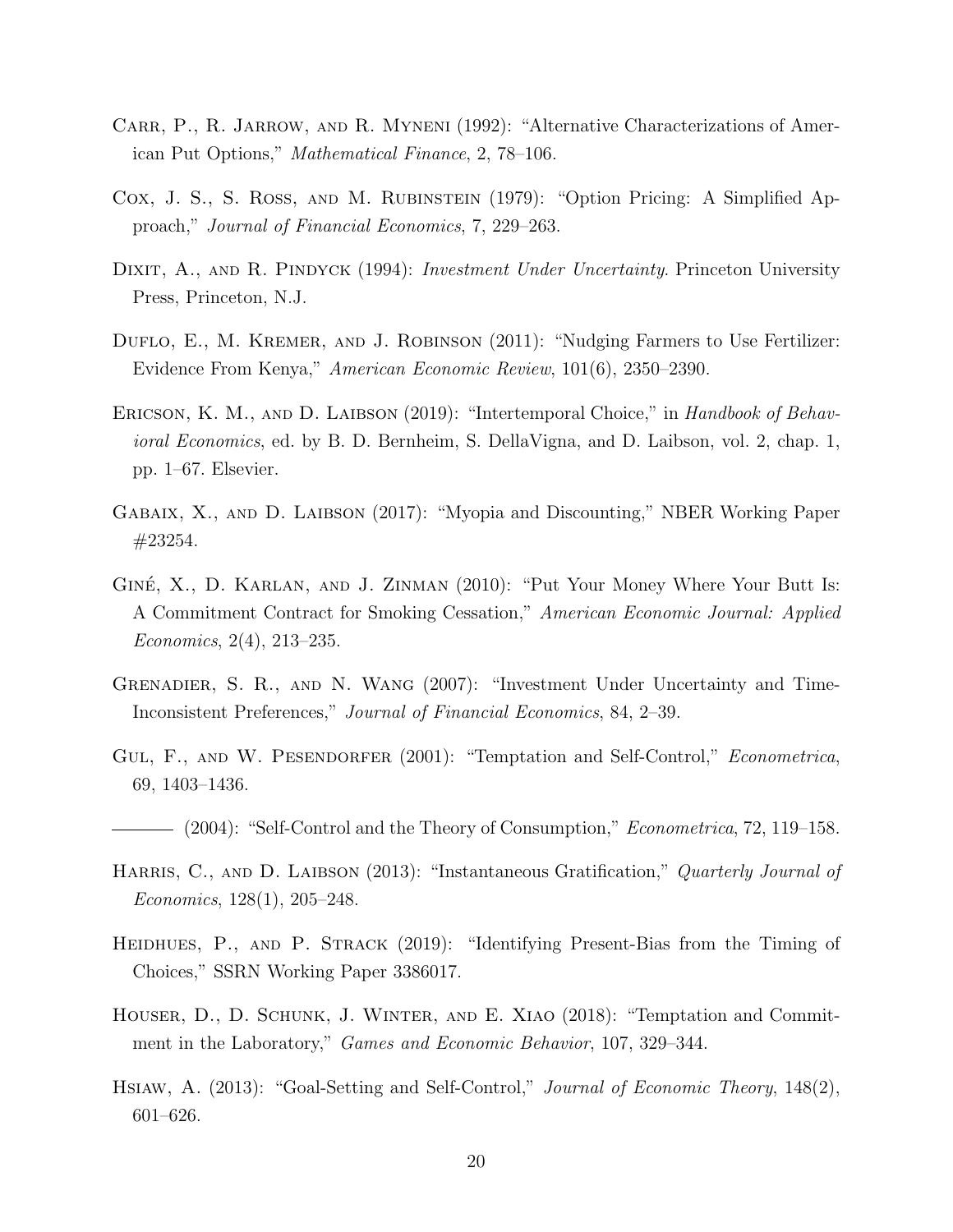- <span id="page-20-8"></span>HULL, J. C. (2005): *Options, Futures & Other Derivatives*. Prentice Hall, Upper Saddle River, N.J., 6th edn.
- <span id="page-20-1"></span>Laibson, D. (1994): "Essays in Hyperbolic Discounting," Ph.D. thesis, Massachusetts Institute of Technology.
- <span id="page-20-5"></span> $-$  (1997): "Golden Eggs and Hyperbolic Discounting," Quarterly Journal of Economics, 113, 443–477.
- <span id="page-20-11"></span>Miao, J. (2008): "Option Exercise With Temptation," Economic Theory, 34, 473–501.
- <span id="page-20-6"></span>O'Donoghue, T., and M. Rabin (1999a): "Doing It Now or Later," American Economic Review, 89(1), 103–124.

<span id="page-20-2"></span> $-$  (1999b): "Incentives for Procrastinators," Quarterly Journal of Economics, 114, 769–816.

- <span id="page-20-9"></span>PESKIR, G., AND A. SHIRYAEV (2006): *Optimal Stopping and Free Boundary Problems*. Birkhäuser Verlag, Basel.
- <span id="page-20-0"></span>PHELPS, E. S., AND R. POLLAK (1968): "On Second-Best National Saving and Game-Equilibrium Growth," Review of Economic Studies, 35, 185–199.
- <span id="page-20-4"></span>STROTZ, R. (1956): "Myopia and Inconsistency in Dynamic Utility Maximization," Review of Economic Studies, 23(3), 165–180.
- <span id="page-20-7"></span>Thaler, R. H., and S. Benartzi (2004): "Save More Tomorrow: Using Behavioral Economics to Increase Employee Saving," Journal of Political Economy, 112(1), S164– 187.
- <span id="page-20-3"></span>Trope, Y., and A. Fishbach (2000): "Counteractive Self-Control in Overcoming Temptation," Journal of Personality and Social Psychology, 79(4), 493–506.

# <span id="page-20-10"></span>A Optimal Deadlines of Sophisticated Decision Makers For Different Assumptions on Initial Costs

Now suppose that  $x(0)$  is a random variable, the realisation of which is drawn from a continuous distribution function F such that  $\hat{x} \in \text{supp}(F)$ . Intuitively, for realisations  $x \leq \hat{x}$ , the decision maker would like to set a very strict deadline to ensure immediate completion of the task, while for realisations  $x > \hat{x}$ , the decision maker prefers no deadline at all.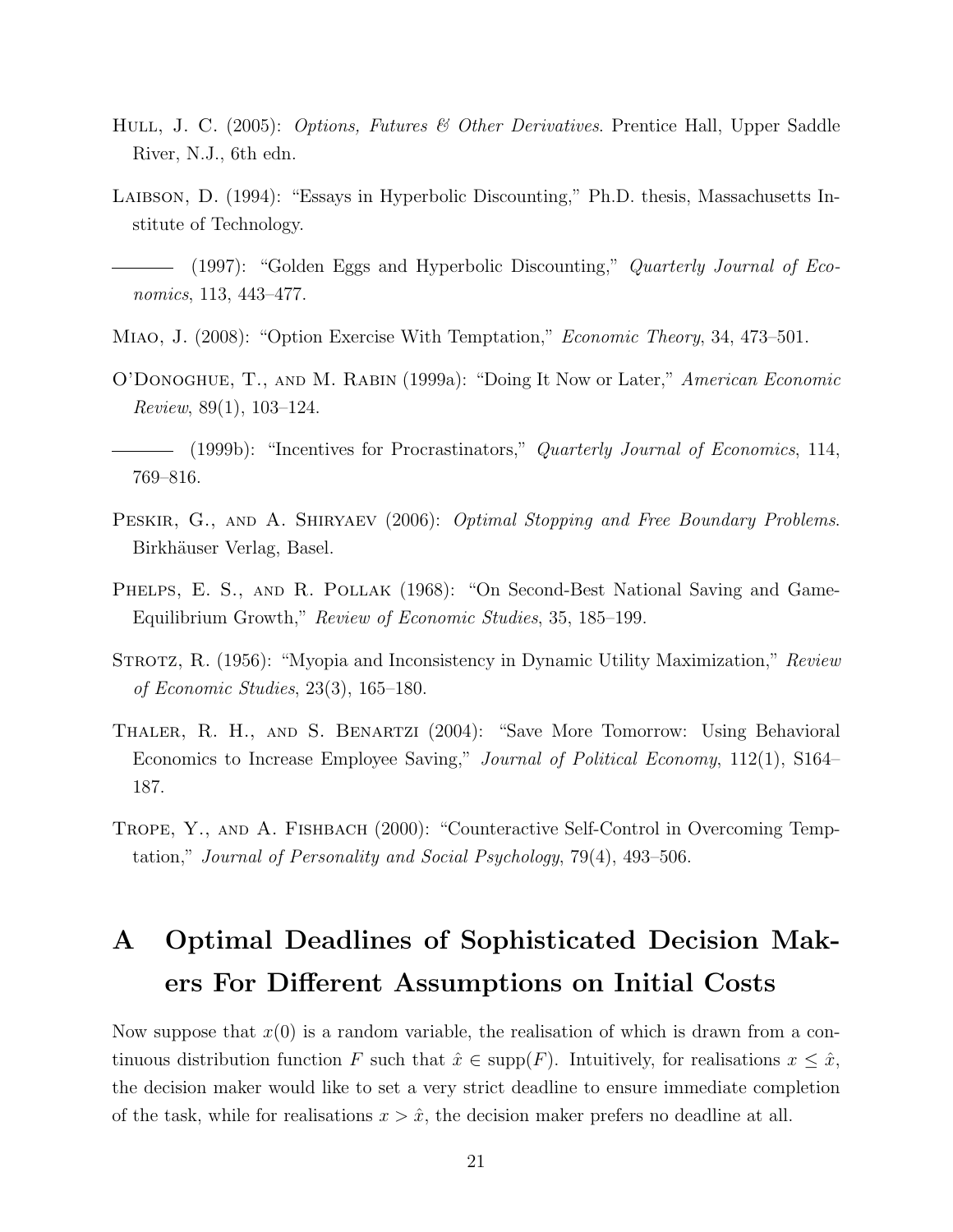A bit more formally, observe that we may write the *ex ante* expected utility of the decision maker as follows:

$$
\bar{W}^s(\tau) = \mathbb{E}_x[\beta w^c(x, 0; \tau)] = \int_0^{\bar{x}^s(0, \tau)} \beta(\bar{V} - x) dF(x) + \int_{\bar{x}^s(0, \tau)}^{\infty} \beta w^c(x, 0; \tau) dF(x) \tag{17}
$$

where  $\tau$  is the deadline,  $\bar{x}^s(0,\tau)$  is the optimal threshold at time 0,  $w^c(x,0;\tau)$  denotes the continuation value of the decision maker. Importantly, notice that  $\beta w^c(x,0;\tau) = W^s(x,0;\tau)$ and for  $x \in (\bar{x}^s(0, \tau), \bar{x}^s(0, \tau) + \epsilon)$ ,  $W^s(x, 0; \tau) \approx \beta V - x < V - x$ . Notice also that  $W^s$ and  $\bar{x}^s$  are both continuous in  $\tau$ , meaning that a maximum is sure to exist. Formally, using Leibniz Rule, after some simplifications, we obtain:

<span id="page-21-0"></span>
$$
\frac{\partial \bar{W}^s(\tau)}{\partial \tau} = (1 - \beta)\bar{x}^s(0, \tau) f(\bar{x}^s(0, \tau)) \frac{\partial \bar{x}^s}{\partial \tau} + \int_{\bar{x}^s(0, \tau)}^{\infty} W^s_{\tau}(x, 0; \tau) dF(x).
$$
 (18)

There are two opposing effects in [\(18\)](#page-21-0). If  $\tau$  is increased slightly, then the threshold for immediate task completion is lowered, leading to a utility loss of  $(1 - \beta)\bar{x}^s(0, \tau) f(\bar{x}^s(0, \tau))$ since some initial cost types no longer complete the task at time 0. On the other hand, by increasing  $\tau$ , the decision maker is giving herself more opportunities to complete the task in the future. Thus she experiences a gain, which is represented by the integral. [Carr, Jarrow,](#page-19-12) [and Myneni](#page-19-12) [\(1992\)](#page-19-12) has shown that  $\frac{\partial \bar{x}^s}{\partial \tau}$  is negative and tends to  $-\infty$  as  $\tau \to 0$ . This implies that an immediate deadline is a local maximum of  $\bar{W}^s(\tau)$ . Furthermore, since  $\frac{\partial \bar{x}^s}{\partial \tau} \to 0$  as  $\tau \to \infty$ , while the integral remains positive, an infinite deadline will be another "local" maximum. However, without further assumptions, we cannot say which of these two, if any, will be the global maximum, or if there is an intermediate global maximum.

Given the inability above to formally show whether a sophisticated hyperbolic discounter will set a deadline when there is uncertainty over the initial cost realisation, we seek to answer this question numerically. Our task is greatly facilitated by Proposition [4,](#page-10-0) since it tells us that we need to solve for the value function of an exponential decision maker with a value of completing the task of  $\beta \bar{V}$ , which amounts to pricing an American put option with strike price  $\beta \bar{V}$ . To do this, we use the binomial tree method of [Cox, Ross, and Rubinstein](#page-19-13) [\(1979\)](#page-19-13) to solve for  $P(x, \beta \bar{V}, t)$  which is the price of an American put option with "asset price" (*i.e.*, cost of completing the task), x, "strike price" (i.e., value of completing the task),  $\beta \bar{V}$ , and time until expiration t. Then, the ex ante value of completing the task at time  $0$  is:

$$
W^{s}(0, x, \tau) = \begin{cases} P(x, \beta \bar{V}, \tau), & \text{if } x > \bar{x}^{s}(0, \tau) \\ \beta(\bar{V} - x), & \text{if } x \leq \bar{x}^{s}(0, \tau) \end{cases}
$$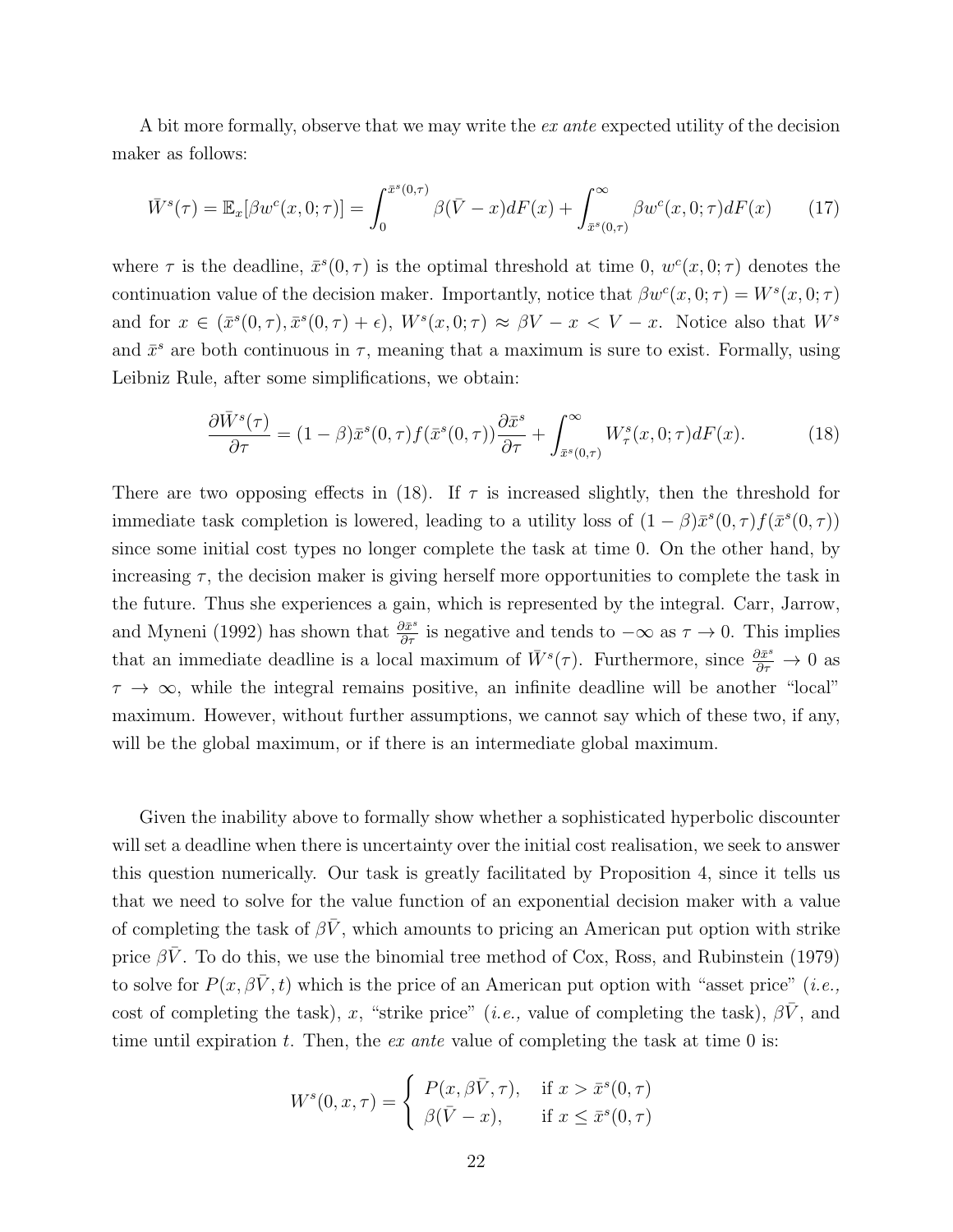

<span id="page-22-0"></span>Figure 4: Ex Ante Expected Value as a Function of Deadlines (Unknown Initial Cost)

NOTE: On the horizontal axis is the deadline; i.e.,  $t = 0$  represents an immediate deadline, while  $t = 2$ represents a deadline of two years. On the vertical axis is the ex ante expected value of the time 0 self.

Taking expectations over all possible initial values of x, we have  $\bar{W}^s(\tau) = \int_x W^s(0, x, \tau) dF(x)$ . That is, if the decision maker completes the task immediately at time 0, she obtains  $\beta(V-x)$ . while if she delays at time 0, then her value is the price of the corresponding option.

Suppose that the initial cost is unknown, but drawn from a uniform distribution on  $[0, 1]$ . The results are shown in Figure [4.](#page-22-0) In panel (a), the decision maker is moderately presentbiased, with  $\beta = 0.7$ , which leads her to prefer an immediate deadline over one even as long as five years into the future. In contrast, in panel (B), which depicts a mild present-bias of  $\beta = 0.9$ , the decision maker prefers the longest possible deadline. Further numerical analysis, not shown, suggests that the desire to self-impose a deadline is decreasing in  $\sigma$ , which is intuitive since the option value to waiting is increasing in  $\sigma$ .

Although our results thus far suggest that either an immediate deadline (or at least one which ensures immediate task completion) or the latest possible deadline will be optimal, it turns out that intermediate deadlines may sometimes be optimal when the distribution of initial costs is discrete. The intuition is as follows. For a small change in the deadline, it may be that the set of initial cost realizations such that the decision maker completes the task immediately is unchanged. In this case, the first term in [\(18\)](#page-21-0) will be 0, leaving only the positive second term. Hence, increasing the deadline is optimal. However, eventually the deadline will be increased sufficiently so that for one of the initial cost realizations it will no longer be optimal to complete the task immediately, leading to a discontinuous drop in the expected value function. From this point, as the deadline is increased further, the expected value function will, again, be increasing, until another initial cost realization no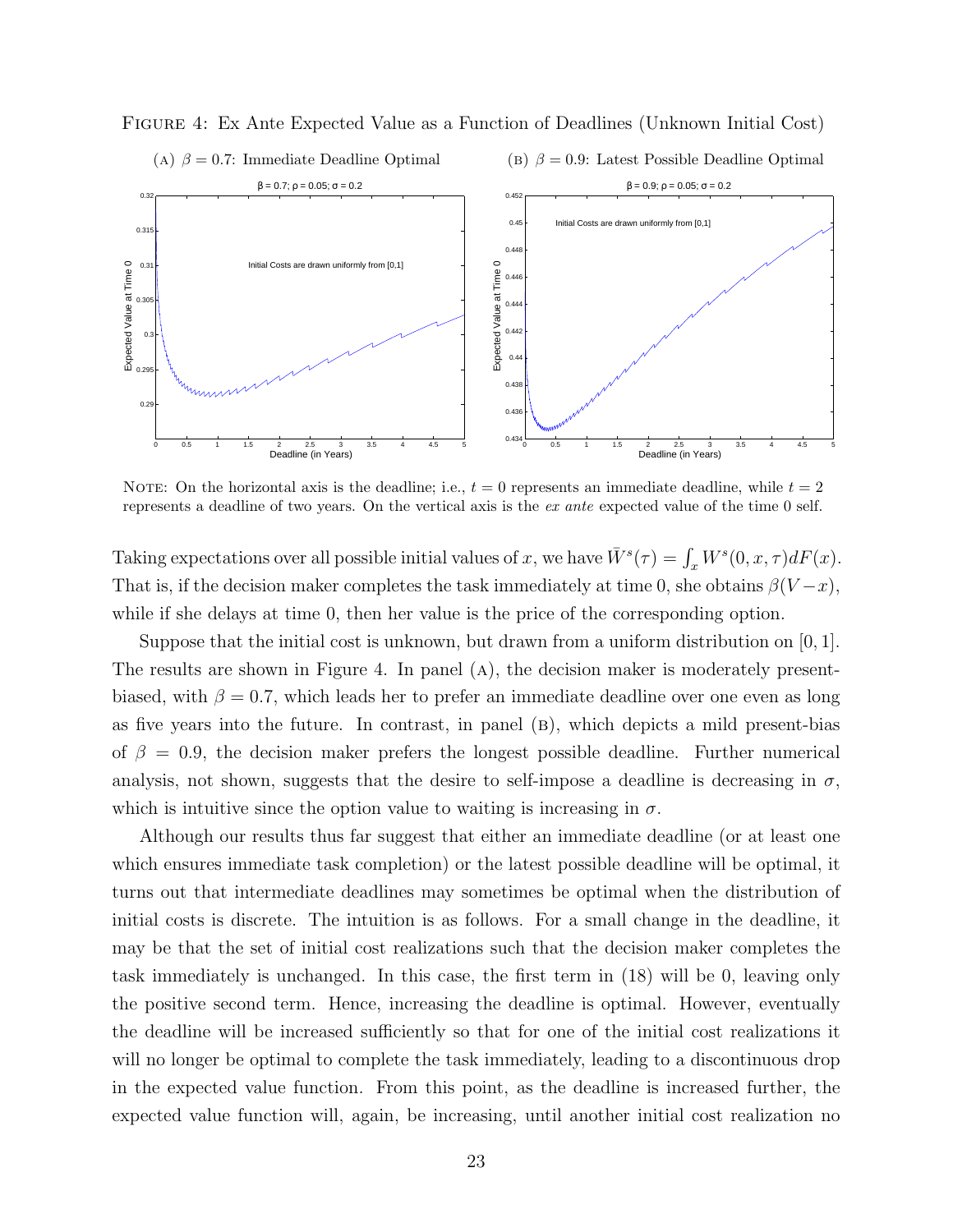### <span id="page-23-0"></span>Figure 5: Ex Ante Expected Value as a Function of Deadlines (Discrete Initial Cost Distribution)



NOTE: On the horizontal axis is the deadline; i.e.,  $t = 0$  represents an immediate deadline, while  $t = 2$ represents a deadline of two years. On the vertical axis is the ex ante expected value of the time 0 self.

longer completes the task immediately, and so on. One example of an intermediate deadline is presented in Figure [5.](#page-23-0)

# <span id="page-23-1"></span>B Temptation and Self-Control

In this appendix we discuss the work of [Miao](#page-20-11) [\(2008\)](#page-20-11) and formally show that the a decision maker with Gul-Pesendorfer preferences will never self-impose a binding deadline. Recall that if the agent faces a choice set  $B_t$  when there are t periods remaining and  $W_t$  is the agent's intertemporal utility, then self-control preferences à la Gul-Pesendorfer are given by:

$$
W_t(B_t) = \max_{c_t \in B_t} \{ u(c_t) + \delta \mathbb{E}[W_{t-1}(B_{t-1})] + v_t(c_t) \} - \max_{c_t \in B_t} v_t(c_t)
$$

where  $B_t = \{0, 1\}$  provided that for all periods  $n > t$ ,  $c_n = 0$ ; that is, the agent can either complete the task or wait, and once she has completed the task, the decision problem ends and the agent receives the appropriate payoffs. Let  $c_t^*$  denote the optimal choice, then an agent with such preferences suffers a utility loss due to temptation of  $v_t(c_t^*) - \max_{c \in B_t} v_t(c)$ . It is this utility loss due to temptation which causes procrastination; in particular, the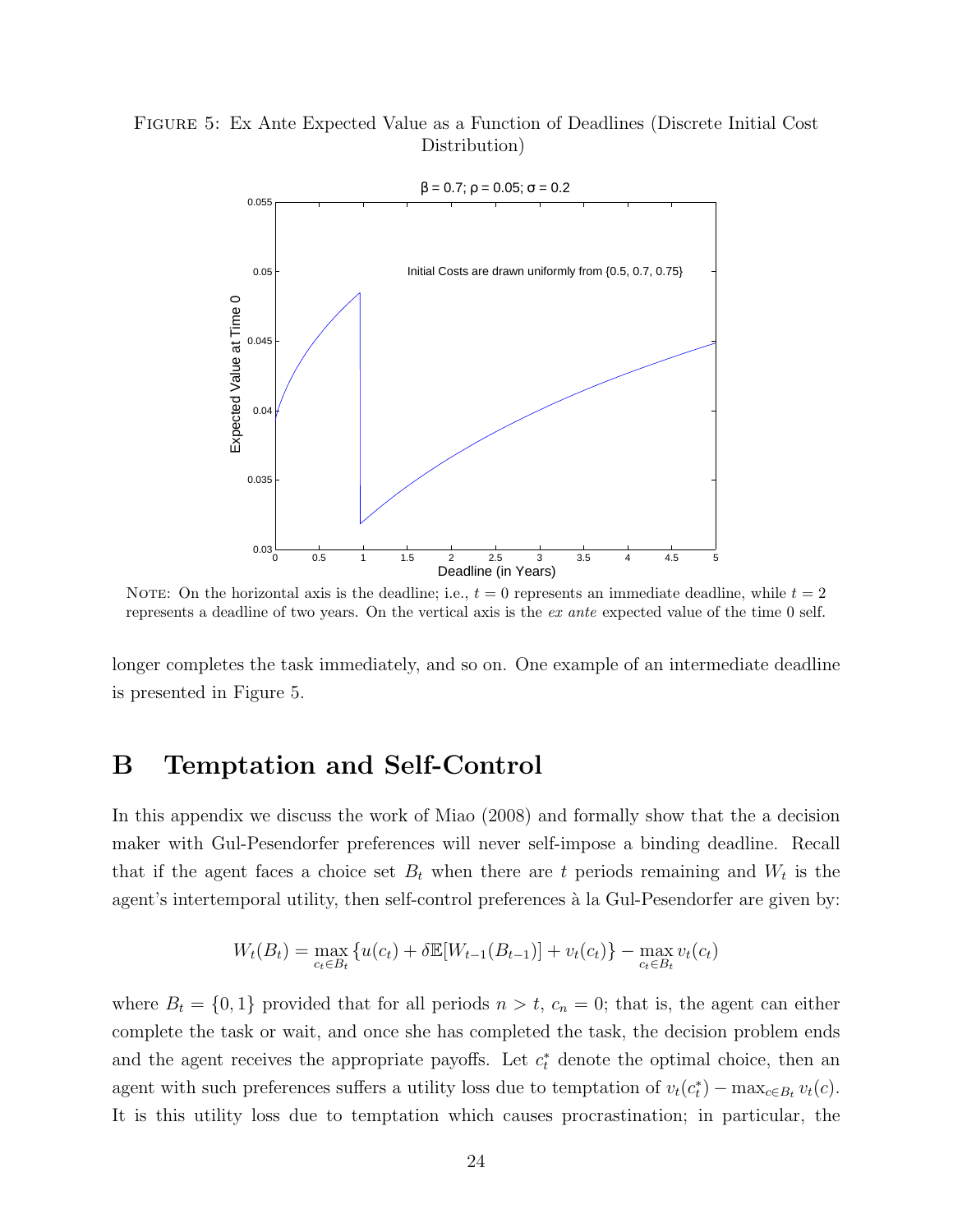temptation to delay exerting costly effort. [Miao](#page-20-11) [\(2008\)](#page-20-11) then specialises to stopping time problems and considers three cases: immediate costs, immediate rewards and both immediate costs and rewards, and the reader is referred to his paper (specifically, Section 3.1) for more details. The case that is relevant for us is that of immediate costs. While Miao considers an infinite horizon problem, his model is easily adapted to a finite horizon setting. We also adapt his model to make the reward from task completion known, but the cost of completion stochastic. In no way does this change the results. Denote the value function when there are t periods remaining as:

$$
W_t(x) = \max\{\delta V - (1+\gamma)x, \delta \int W_{t-1}(x')dF(x')\} - \gamma \max\{0, -x\}
$$
  
= 
$$
\max\{\delta V - (1+\gamma)x, \delta \int W_{t-1}(x')dF(x')\},
$$

where  $V$  is the benefit from completing the task,  $x$  is the stochastic realisation of the cost of task completion, and  $F(\cdot)$  is the distribution function from which the cost of task completion, x is drawn. The second equality follows from the fact that  $x \ge 0$ ; therefore, max $\{0, -x\} = 0$ . Of course, notice that  $W_0(x) \equiv 0$ . Since the benefit of completing the task is delayed by one period, we must discount the reward - hence the appearance of the term  $\delta V$ ; on the other hand, the cost of task completion cost, denoted by x, is stochastic. Finally,  $\gamma x$  is the cost of exercising self-control and immediately completing the task.

We claim the following:

### <span id="page-24-0"></span>**Proposition 6.**  $W_{t+1}(x) \geq W_t(x)$  for all t and x.

*Proof.* The proof is by induction. Obviously, since  $W_0(x) \equiv 0$ , and  $W_1(x) = \delta V - (1 + \gamma)x$ for  $x < \frac{\delta V}{1+\gamma}$  and zero otherwise, the result is true for  $t = 0$ . Next suppose that the result is true for all  $t = 0, 1, ..., n$  We now show that  $W_{n+1}(x) \geq W_n(x)$ . Observe that:

$$
W_{n+1}(x) = \max\{\delta V - (1+\gamma)x, \delta \int W_n(x')dF(x')\}
$$
  
\n
$$
\geq \max\{\delta V - (1+\gamma)x, \delta \int W_{n-1}(x')dF(x')\}
$$
  
\n
$$
= W_n(x)
$$

where the inequality follows from our induction hypothesis that  $W_n(x) \geq W_{n-1}(x)$ .  $\Box$ 

Of course, while Proposition [6](#page-24-0) shows that a decision maker with such preferences prefers the latest possible deadline, that is not to say that she will not procrastinate. In particular, one can easily show that the threshold cost of task completion is decreasing in  $\gamma$ , which measures the cost of self-control.